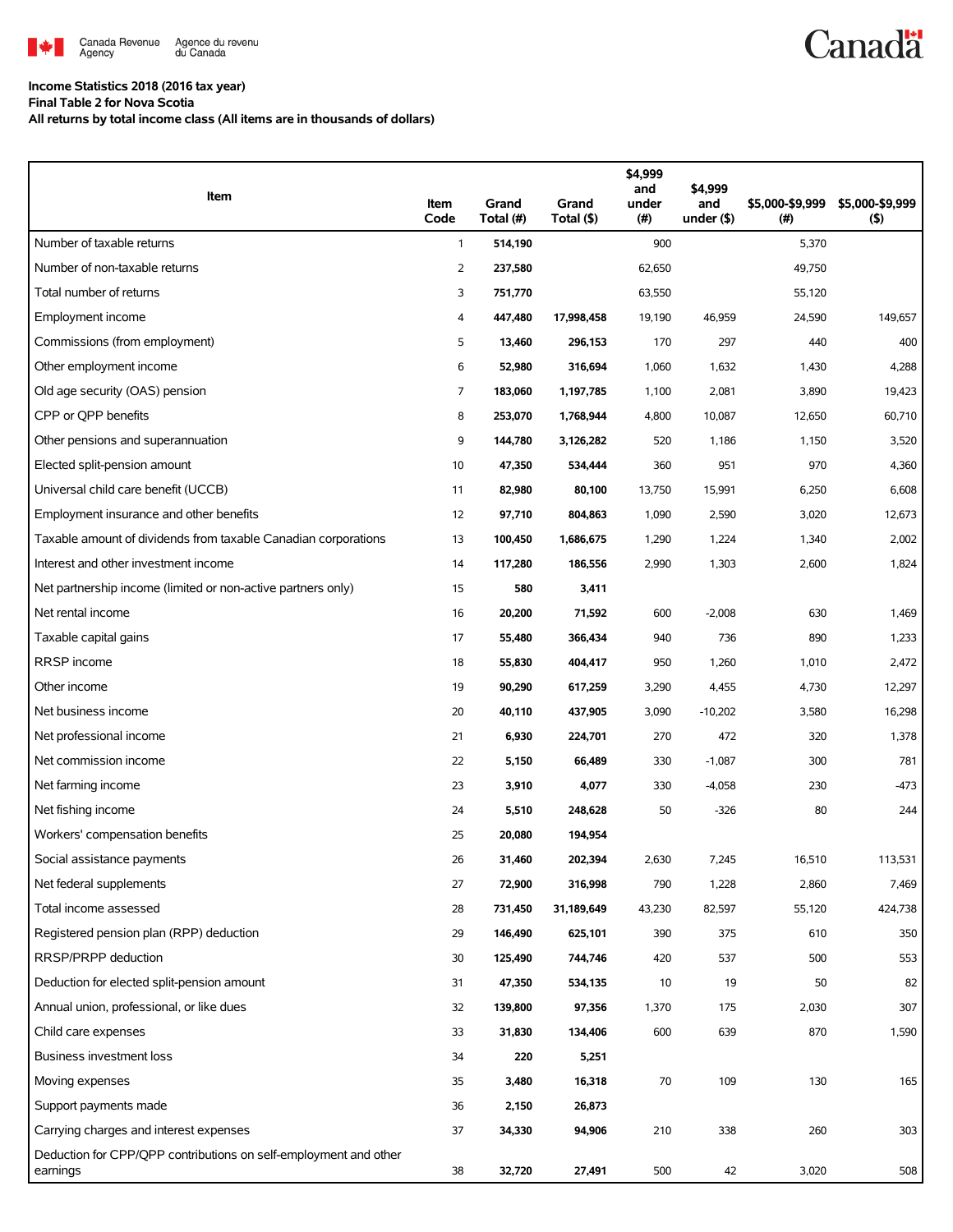

## **Income Statistics 2018 (2016 tax year)**

**Final Table 2 for Nova Scotia**

**All returns by total income class (All items are in thousands of dollars)**

| Item                                                                                          | Item<br>Code | Grand<br>Total (#) | Grand<br>Total (\$) | \$4,999<br>and<br>under<br>(#) | \$4,999<br>and<br>under $($ \$) | \$5,000-\$9,999<br>(#) | \$5,000-\$9,999<br>(5) |
|-----------------------------------------------------------------------------------------------|--------------|--------------------|---------------------|--------------------------------|---------------------------------|------------------------|------------------------|
| Deduction for provincial parental insurance plan (PPIP) premiums<br>on self-employment income | 39           |                    |                     |                                |                                 |                        |                        |
| Exploration and development expenses                                                          | 40           | 560                | 3,941               |                                |                                 |                        |                        |
| Other employment expenses                                                                     | 41           | 22,380             | 86,911              | 70                             | 166                             | 120                    | 147                    |
| Clergy residence deduction                                                                    | 42           | 930                | 10,867              |                                |                                 |                        |                        |
| Other deductions                                                                              | 43           | 21,280             | 75,147              |                                |                                 |                        |                        |
| Total deductions before adjustments                                                           | 44           | 363,710            | 2,484,097           | 3,780                          | 3,079                           | 7,110                  | 4,517                  |
| Social benefits repayment                                                                     | 45           | 16,690             | 51,147              |                                |                                 |                        |                        |
| Net income                                                                                    | 46           | 729,830            | 28,691,404          | 41,740                         | 95,001                          | 55,090                 | 420,310                |
| Canadian Forces personnel and police deduction                                                | 47           | 350                | 7,110               |                                |                                 |                        |                        |
| Security options deductions                                                                   | 48           | 1,290              | 15,104              |                                |                                 |                        |                        |
| Other payments deduction                                                                      | 49           | 120,800            | 714,224             | 3,600                          | 8,959                           | 19,770                 | 123,084                |
| Non-capital losses of other years                                                             | 50           | 740                | 7,746               |                                |                                 |                        |                        |
| Net capital losses of other years                                                             | 51           | 9,920              | 23,030              | 30                             | 32                              | 40                     | 71                     |
| Capital gains deduction                                                                       | 52           | 1,180              | 130,318             |                                |                                 |                        |                        |
| Northern residents deductions                                                                 | 53           | 500                | 1,526               |                                |                                 |                        |                        |
| Additional deductions                                                                         | 54           | 4,320              | 19,742              | 40                             | 131                             | 80                     | 196                    |
| Farming/fishing losses of prior years                                                         | 55           | 140                | 1,247               |                                |                                 |                        |                        |
| Total deductions from net income                                                              | 56           | 137,050            | 920,066             | 3,680                          | 9,136                           | 19,890                 | 123,420                |
| Taxable income assessed                                                                       | 57           | 713,510            | 27,772,694          | 39,780                         | 86,414                          | 43,830                 | 297,068                |
| Basic personal amount                                                                         | 58           | 751,750            | 8,588,540           | 63,530                         | 712,344                         | 55,120                 | 625,367                |
| Age amount                                                                                    | 59           | 180,210            | 1,162,864           | 1,740                          | 11,493                          | 4,230                  | 29,473                 |
| Spouse or common-law partner amount                                                           | 60           | 46,560             | 328,875             | 1,830                          | 17,547                          | 1,420                  | 11,390                 |
| Amount for an eligible dependant                                                              | 61           | 29,800             | 317,686             | 2,350                          | 25,452                          | 2,110                  | 22,782                 |
| Family caregiver amount for children under 18 years of age                                    | 62           | 4,690              | 11,766              | 310                            | 908                             | 200                    | 516                    |
| Amount for infirm dependants age 18 or older                                                  | 63           | 800                | 4,672               |                                |                                 | 10                     | 72                     |
| CPP or QPP contributions through employment                                                   | 64           | 424,020            | 641,577             | 14,070                         | 2,598                           | 20,740                 | 4,371                  |
| CPP or QPP contributions on self-employment and other earnings                                | 65           | 32,720             | 27,491              | 500                            | 42                              | 3,020                  | 508                    |
| Employment insurance premiums                                                                 | 66           | 417,840            | 251,483             | 13,210                         | 1,865                           | 21,990                 | 2,766                  |
| PPIP premiums paid                                                                            | 67           |                    |                     |                                |                                 |                        |                        |
| PPIP premiums payable on employment income                                                    | 68           |                    |                     |                                |                                 |                        |                        |
| PPIP premiums payable on self-employment income                                               | 69           |                    |                     |                                |                                 |                        |                        |
| Volunteer firefighters' amount/search and rescue volunteers' amount                           | 70           | 6,100              | 18,294              | 160                            | 466                             | 150                    | 448                    |
| Canada employment amount                                                                      | 71           | 467,130            | 521,942             | 19,820                         | 19,704                          | 25,050                 | 28,006                 |
| Public transit amount                                                                         | 72           | 16,920             | 9,643               | 1,010                          | 275                             | 1,040                  | 332                    |
| Children's arts amount                                                                        | 73           | 13,880             | 4,170               | 180                            | 50                              | 130                    | 34                     |
| Home accessibility expenses                                                                   | 74           | 450                | 1,990               |                                |                                 |                        |                        |
| Home buyers' amount                                                                           | 75           | 4,600              | 20,755              | 40                             | 155                             |                        |                        |
| Pension income amount                                                                         | 76           | 173,190            | 333,897             | 780                            | 1,001                           | 1,950                  | 3,104                  |

**Canadä**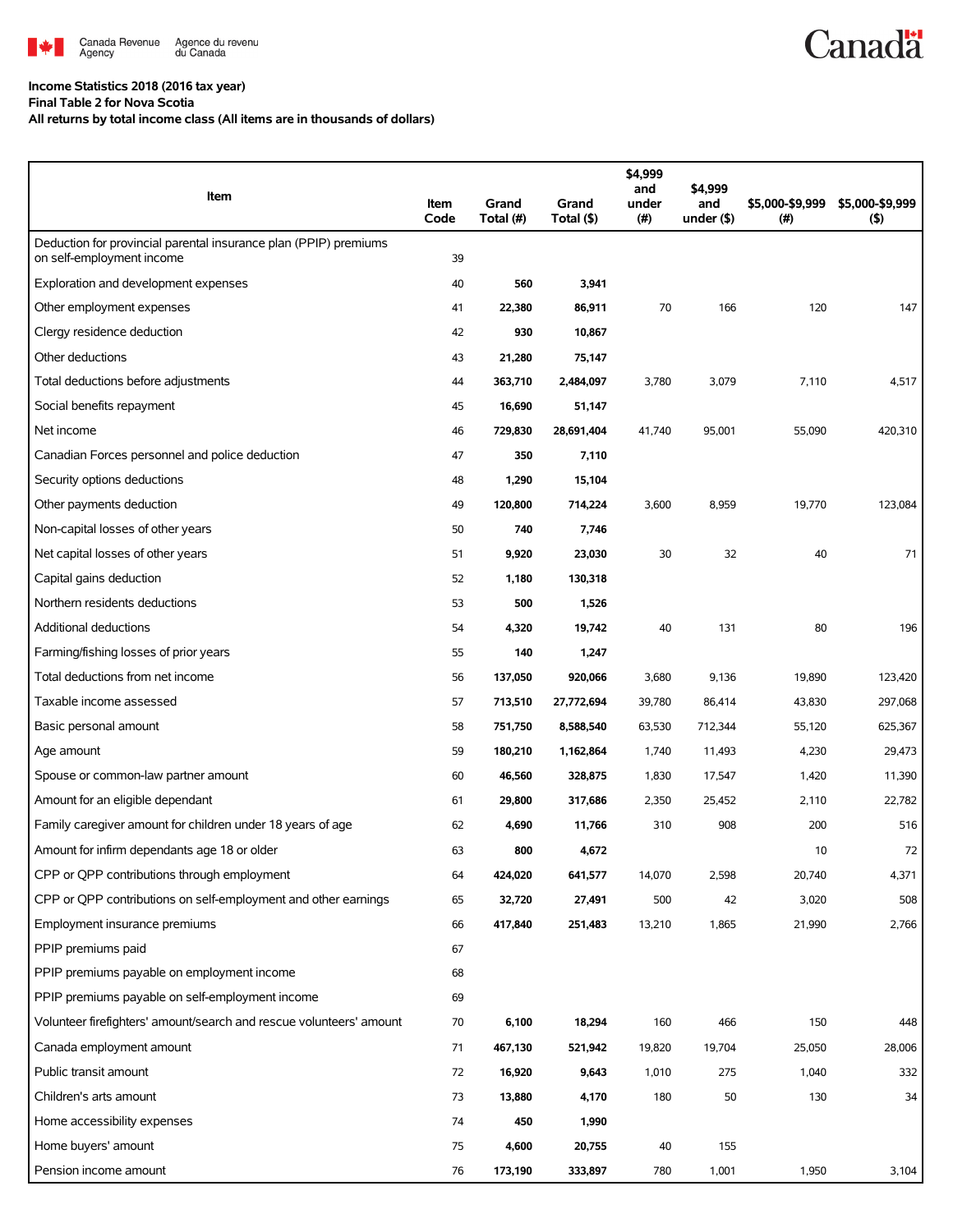

## **Income Statistics 2018 (2016 tax year)**

**Final Table 2 for Nova Scotia**

**All returns by total income class (All items are in thousands of dollars)**

| Item                                                              |              |                    |                     | \$4,999<br>and | \$4,999              |                        |                        |
|-------------------------------------------------------------------|--------------|--------------------|---------------------|----------------|----------------------|------------------------|------------------------|
|                                                                   | Item<br>Code | Grand<br>Total (#) | Grand<br>Total (\$) | under<br>(#)   | and<br>under $($ \$) | \$5,000-\$9,999<br>(#) | \$5,000-\$9,999<br>(5) |
| Caregiver amount                                                  | 77           | 5,210              | 27,774              | 60             | 283                  | 70                     | 387                    |
| Disability amount                                                 | 78           | 37,720             | 301,128             | 1,860          | 15,024               | 3,270                  | 26,131                 |
| Disability amount transferred from a dependant                    | 79           | 10,370             | 111,222             | 320            | 3,972                | 250                    | 3,049                  |
| Interest paid on student loans                                    | 80           | 19,290             | 11,546              | 110            | 52                   | 130                    | 30                     |
| Tuition, education, and textbook amounts                          | 81           | 42,580             | 276,009             |                |                      |                        |                        |
| Tuition, education, and textbook amounts transferred from a child | 82           | 15,110             | 79,275              | 20             | 67                   | 10                     | 52                     |
| Amounts transferred from spouse or common-law partner             | 83           | 35,850             | 205,898             | 660            | 3,356                | 1,070                  | 4,876                  |
| Medical expenses                                                  | 84           | 159,820            | 398,916             | 3,420          | 3,410                | 4,020                  | 4,466                  |
| Total tax credits on personal amounts                             | 85           | 751,760            | 2,048,647           | 63,540         | 123,017              | 55,120                 | 115,250                |
| Allowable charitable donations and government gifts               | 86           | 141,370            | 201,964             | 200            | 36                   | 440                    | 138                    |
| Eligible cultural and ecological gifts                            | 87           | 190                | 343                 |                |                      |                        |                        |
| Total tax credit on donations and gifts                           | 88           | 140,470            | 57,258              | 200            | 8                    | 420                    | 35                     |
| Total federal non-refundable tax credits                          | 89           | 751,760            | 2,105,905           | 63,540         | 123,025              | 55,120                 | 115,285                |
| Federal dividend tax credit                                       | 90           | 89,550             | 196,421             | 140            |                      | 140                    | $\mathbf{1}$           |
| Minimum tax carryover                                             | 91           | 1,000              | 2,937               |                |                      |                        |                        |
| Basic federal tax                                                 | 92           | 470,560            | 2,782,013           | 320            | 49                   | 550                    | 221                    |
| Federal foreign tax credit                                        | 93           | 27,940             | 23,234              |                |                      |                        |                        |
| Federal political contribution tax credit                         | 94           | 4,100              | 690                 |                |                      |                        |                        |
| Investment tax credit                                             | 95           | 1,370              | 2,290               |                |                      |                        |                        |
| Labour-sponsored funds tax credit (federally registered)          | 96           |                    |                     |                |                      |                        |                        |
| Labour-sponsored funds tax credit (provincially registered)       | 97           |                    |                     |                |                      |                        |                        |
| Alternative minimum tax payable                                   | 98           | 820                | 4,479               |                |                      |                        |                        |
| Net federal tax                                                   | 99           | 469,700            | 2,756,709           | 320            | 51                   | 550                    | 223                    |
| CPP contributions on self-employment                              | 100          | 32,720             | 54,982              | 500            | 84                   | 3,020                  | 1,015                  |
| Social Benefits repayment                                         | 101          | 16,690             | 51,147              |                |                      |                        |                        |
| Working income tax benefit (WITB)                                 | 102          | 39,720             | 30,942              | 2,870          | 1,510                | 7,170                  | 6,307                  |
| Children's fitness tax credit                                     | 103          | 37,880             | 3,265               | 560            | 42                   | 460                    | 33                     |
| Eligible educator school supply tax credit                        | 104          | 1,350              | 93                  |                |                      | 20                     | -1                     |
| Net provincial or territorial tax                                 | 105          | 493,950            | 2,369,241           | 350            | 41                   | 2,420                  | 260                    |
| Total tax payable                                                 | 106          | 514,190            | 5,232,151           | 900            | 176                  | 5,370                  | 1,500                  |

**Canadä**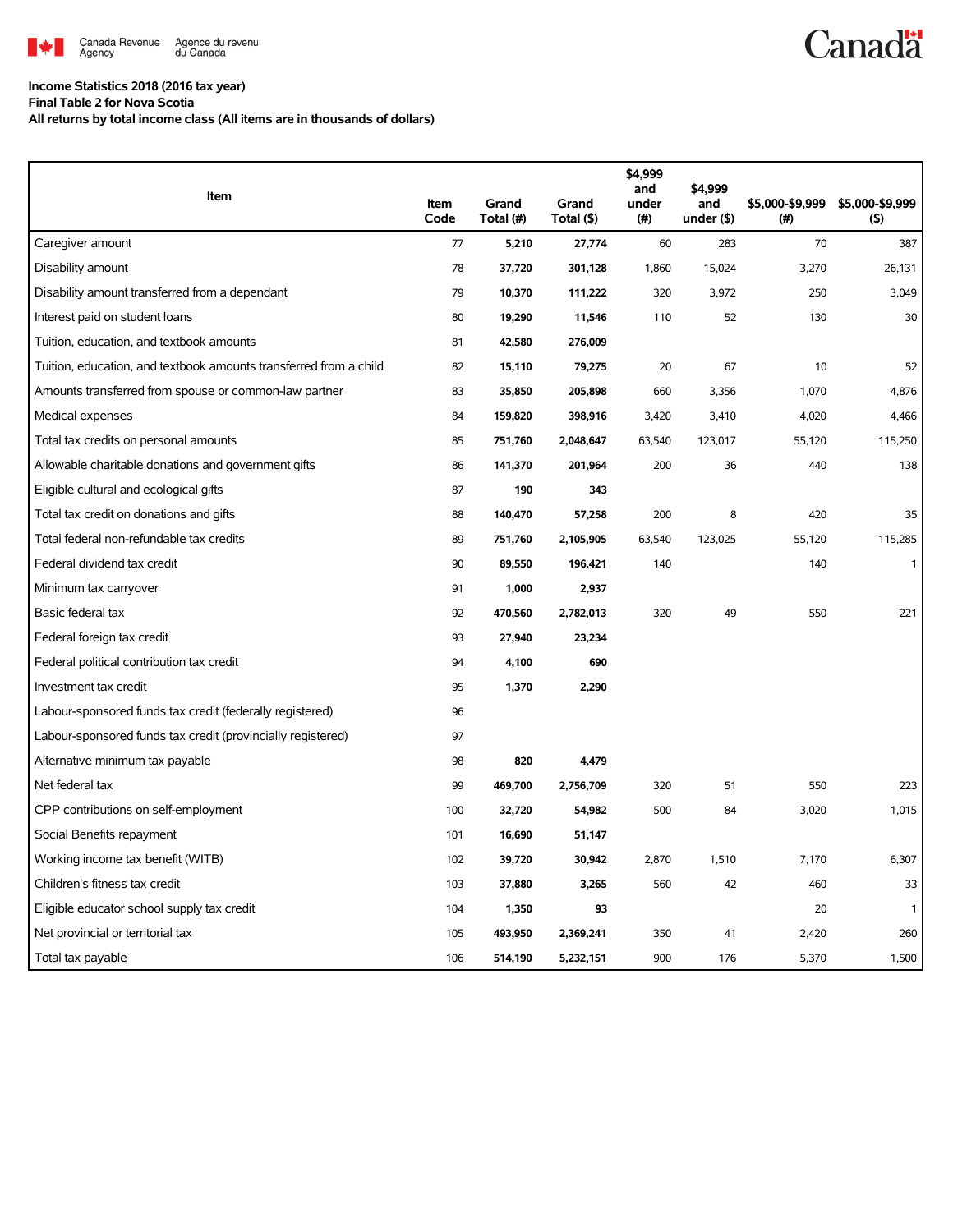| Item                                                                                             | Item<br>Code   | \$10,000-\$14,999<br>(#) | \$10,000-\$14,999<br>(5) | \$15,000-\$19,999 \$15,000-\$19,999<br>(#) | (5)       | \$20,000-\$24,999<br>(#) | \$20,000-\$24,999<br>(5) |
|--------------------------------------------------------------------------------------------------|----------------|--------------------------|--------------------------|--------------------------------------------|-----------|--------------------------|--------------------------|
| Number of taxable returns                                                                        | $\mathbf{1}$   | 15,870                   |                          | 24,400                                     |           | 40,510                   |                          |
| Number of non-taxable returns                                                                    | 2              | 39,330                   |                          | 47,880                                     |           | 25,220                   |                          |
| Total number of returns                                                                          | 3              | 55,200                   |                          | 72,270                                     |           | 65,730                   |                          |
| Employment income                                                                                | 4              | 26,780                   | 253,992                  | 27,910                                     | 371,114   | 30,180                   | 522,864                  |
| Commissions (from employment)                                                                    | 5              | 640                      | 788                      | 910                                        | 1,920     | 960                      | 3,048                    |
| Other employment income                                                                          | 6              | 1,870                    | 5,655                    | 2,330                                      | 7,567     | 3,320                    | 11,097                   |
| Old age security (OAS) pension                                                                   | $\overline{7}$ | 13,740                   | 86,523                   | 37,100                                     | 248,541   | 30,360                   | 203,395                  |
| CPP or QPP benefits                                                                              | 8              | 20,810                   | 106,247                  | 40,020                                     | 214,298   | 35,090                   | 251,779                  |
| Other pensions and superannuation                                                                | 9              | 2,860                    | 9,668                    | 8,430                                      | 30,703    | 19,340                   | 109,685                  |
| Elected split-pension amount                                                                     | 10             | 2,580                    | 14,540                   | 4,190                                      | 33,060    | 9,220                    | 86,551                   |
| Universal child care benefit (UCCB)                                                              | 11             | 7,140                    | 7,207                    | 6,080                                      | 5,905     | 5,950                    | 5,403                    |
| Employment insurance and other<br>benefits                                                       | 12             | 6,740                    | 36,872                   | 9,760                                      | 65,309    | 11,320                   | 88,386                   |
| Taxable amount of dividends from<br>taxable Canadian corporations                                | 13             | 2,320                    | 4,344                    | 4,290                                      | 8,643     | 6,230                    | 16,312                   |
| Interest and other investment income                                                             | 14             | 4,380                    | 3,051                    | 8,340                                      | 5,161     | 10,490                   | 8,520                    |
| Net partnership income (limited or<br>non-active partners only)                                  | 15             |                          |                          |                                            |           |                          |                          |
| Net rental income                                                                                | 16             | 750                      | 2,047                    | 980                                        | 2,334     | 1,200                    | 3,023                    |
| Taxable capital gains                                                                            | 17             | 1,340                    | 1,712                    | 2,430                                      | 3,055     | 3,620                    | 5,039                    |
| <b>RRSP</b> income                                                                               | 18             | 1,710                    | 5,781                    | 2,370                                      | 8,304     | 3,280                    | 13,134                   |
| Other income                                                                                     | 19             | 5,540                    | 17,400                   | 5,480                                      | 17,138    | 6,060                    | 17,652                   |
| Net business income                                                                              | 20             | 4,350                    | 30,915                   | 3,920                                      | 33,925    | 3,460                    | 33,056                   |
| Net professional income                                                                          | 21             | 410                      | 2,855                    | 380                                        | 3,155     | 370                      | 3,750                    |
| Net commission income                                                                            | 22             | 350                      | 1,379                    | 400                                        | 1,944     | 420                      | 2,288                    |
| Net farming income                                                                               | 23             | 300                      | $-316$                   | 330                                        | $-360$    | 300                      | $-136$                   |
| Net fishing income                                                                               | 24             | 120                      | 436                      | 170                                        | 899       | 250                      | 2,024                    |
| Workers' compensation benefits                                                                   | 25             |                          |                          | 1,740                                      | 11,377    | 2,880                    | 23,519                   |
| Social assistance payments                                                                       | 26             | 6,590                    | 53,913                   | 2,480                                      | 14,034    | 1,350                    | 5,791                    |
| Net federal supplements                                                                          | 27             | 10,910                   | 36,341                   | 32,290                                     | 190,186   | 18,640                   | 58,603                   |
| Total income assessed                                                                            | 28             | 55,200                   | 687,297                  | 72,270                                     | 1,279,909 | 65,730                   | 1,477,406                |
| Registered pension plan (RPP)<br>deduction                                                       | 29             | 1,000                    | 760                      | 1,770                                      | 1,569     | 3,170                    | 3,438                    |
| RRSP/PRPP deduction                                                                              | 30             | 1,140                    | 1,371                    | 1,950                                      | 2,768     | 3,160                    | 4,772                    |
| Deduction for elected split-pension<br>amount                                                    | 31             | 150                      | 238                      | 340                                        | 646       | 1,150                    | 2,370                    |
| Annual union, professional, or like<br>dues                                                      | 32             | 2,880                    | 518                      | 3,910                                      | 871       | 5,210                    | 1,399                    |
| Child care expenses                                                                              | 33             | 1,360                    | 2,895                    | 1,840                                      | 4,606     | 2,230                    | 6,568                    |
| Business investment loss                                                                         | 34             |                          |                          |                                            |           |                          |                          |
| Moving expenses                                                                                  | 35             | 190                      | 260                      | 230                                        | 525       | 250                      | 538                      |
| Support payments made                                                                            | 36             | 30                       | 124                      |                                            |           | 60                       | 202                      |
| Carrying charges and interest<br>expenses                                                        | 37             | 470                      | 611                      | 930                                        | 933       | 1,540                    | 1,485                    |
| Deduction for CPP/QPP contributions<br>on self-employment and other earnings                     | 38             | 3,890                    | 1,284                    | 3,320                                      | 1,554     | 2,890                    | 1,668                    |
| Deduction for provincial parental<br>insurance plan (PPIP) premiums on<br>self-employment income | 39             |                          |                          |                                            |           |                          |                          |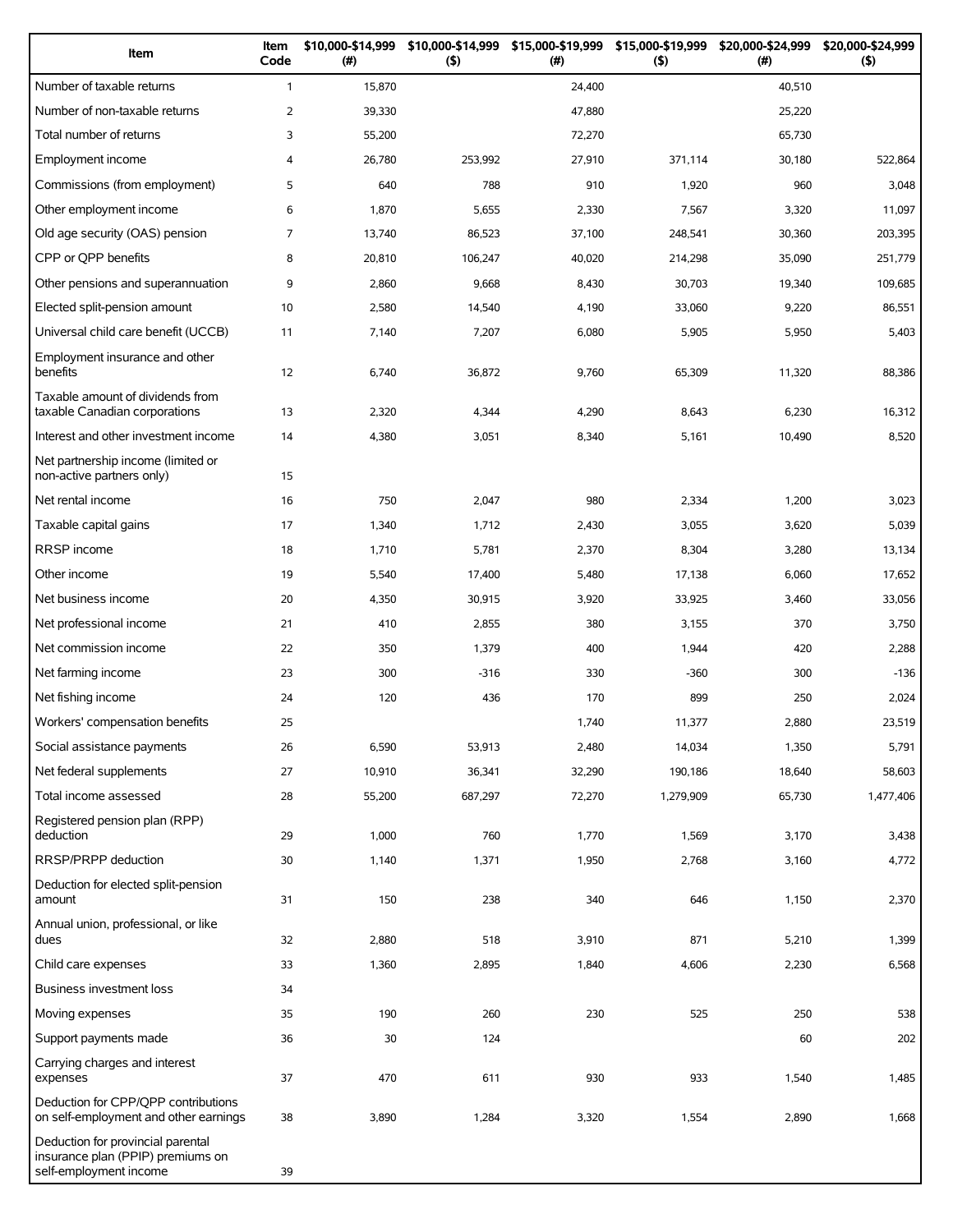| Item                                                                   | Item<br>Code | \$10,000-\$14,999<br>(#) | \$10,000-\$14,999<br>(5) | \$15,000-\$19,999<br>(# ) | \$15,000-\$19,999<br>(5) | \$20,000-\$24,999<br>$(\#)$ | \$20,000-\$24,999<br>(5) |
|------------------------------------------------------------------------|--------------|--------------------------|--------------------------|---------------------------|--------------------------|-----------------------------|--------------------------|
| Exploration and development<br>expenses                                | 40           |                          |                          |                           |                          |                             |                          |
| Other employment expenses                                              | 41           | 240                      | 351                      | 450                       | 699                      | 640                         | 1,184                    |
| Clergy residence deduction                                             | 42           |                          |                          | 20                        | 58                       | 30                          | 172                      |
| Other deductions                                                       | 43           |                          |                          |                           |                          | 2,090                       | 1,530                    |
| Total deductions before adjustments                                    | 44           | 10,400                   | 9,378                    | 12,970                    | 15,556                   | 17,020                      | 25,426                   |
| Social benefits repayment                                              | 45           |                          |                          |                           |                          |                             |                          |
| Net income                                                             | 46           | 55,170                   | 678,078                  | 72,260                    | 1,264,401                | 65,720                      | 1,452,036                |
| Canadian Forces personnel and<br>police deduction                      | 47           |                          |                          |                           |                          |                             |                          |
| Security options deductions                                            | 48           |                          |                          |                           |                          |                             |                          |
| Other payments deduction                                               | 49           | 17,980                   | 94,934                   | 35,740                    | 215,597                  | 21,500                      | 87,914                   |
| Non-capital losses of other years                                      | 50           |                          |                          | 100                       | 302                      | 80                          | 356                      |
| Net capital losses of other years                                      | 51           | 80                       | 74                       | 150                       | 113                      | 330                         | 267                      |
| Capital gains deduction                                                | 52           |                          |                          |                           |                          | 30                          | 113                      |
| Northern residents deductions                                          | 53           |                          |                          |                           |                          |                             |                          |
| Additional deductions                                                  | 54           | 170                      | 347                      | 440                       | 1,447                    | 600                         | 1,948                    |
| Farming/fishing losses of prior years                                  | 55           |                          |                          |                           |                          | 20                          | 53                       |
| Total deductions from net income                                       | 56           | 18,230                   | 95,595                   | 36,130                    | 217,520                  | 22,100                      | 90,675                   |
| Taxable income assessed                                                | 57           | 53,230                   | 582,598                  | 71,800                    | 1,046,996                | 65,470                      | 1,361,413                |
| Basic personal amount                                                  | 58           | 55,200                   | 628,792                  | 72,270                    | 826,498                  | 65,730                      | 752,289                  |
| Age amount                                                             | 59           | 13,980                   | 99,240                   | 37,300                    | 265,663                  | 30,600                      | 217,873                  |
| Spouse or common-law partner<br>amount                                 | 60           | 2,720                    | 20,944                   | 3,910                     | 21,272                   | 4,740                       | 25,201                   |
| Amount for an eligible dependant                                       | 61           | 2,990                    | 32,585                   | 2,860                     | 30,985                   | 2,920                       | 31,190                   |
| Family caregiver amount for children<br>under 18 years of age          | 62           | 260                      | 744                      | 250                       | 608                      | 280                         | 693                      |
| Amount for infirm dependants age 18<br>or older                        | 63           | 20                       | 142                      | 30                        | 244                      | 70                          | 410                      |
| CPP or QPP contributions through<br>employment                         | 64           | 24,980                   | 8,963                    | 26,910                    | 14,519                   | 29,050                      | 21,480                   |
| CPP or OPP contributions on<br>self-employment and other earnings      | 65           | 3,890                    | 1,284                    | 3,320                     | 1,554                    | 2,890                       | 1,668                    |
| Employment insurance premiums                                          | 66           | 24,430                   | 4,688                    | 26,230                    | 6,889                    | 28,630                      | 9,676                    |
| PPIP premiums paid                                                     | 67           |                          |                          |                           |                          |                             |                          |
| PPIP premiums payable on<br>employment income                          | 68           |                          |                          |                           |                          |                             |                          |
| PPIP premiums payable on<br>self-employment income                     | 69           |                          |                          |                           |                          |                             |                          |
| Volunteer firefighters' amount/search<br>and rescue volunteers' amount | 70           | 190                      | 564                      | 270                       | 822                      | 380                         | 1,127                    |
| Canada employment amount                                               | 71           | 27,280                   | 30,638                   | 28,700                    | 32,383                   | 31,930                      | 35,365                   |
| Public transit amount                                                  | 72           | 1,190                    | 445                      | 1,310                     | 604                      | 1,350                       | 775                      |
| Children's arts amount                                                 | 73           | 180                      | 50                       | 280                       | 74                       | 370                         | 97                       |
| Home accessibility expenses                                            | 74           |                          |                          | 10                        | 48                       | 30                          | 83                       |
| Home buyers' amount                                                    | 75           | 50                       | 178                      | 80                        | 347                      | 180                         | 773                      |
| Pension income amount                                                  | 76           | 5,060                    | 8,328                    | 11,850                    | 20,121                   | 25,170                      | 47,918                   |
| Caregiver amount                                                       | 77           | 130                      | 678                      | 210                       | 1,053                    | 300                         | 1,519                    |
| Disability amount                                                      | 78           | 3,560                    | 28,264                   | 3,630                     | 28,763                   | 4,800                       | 38,219                   |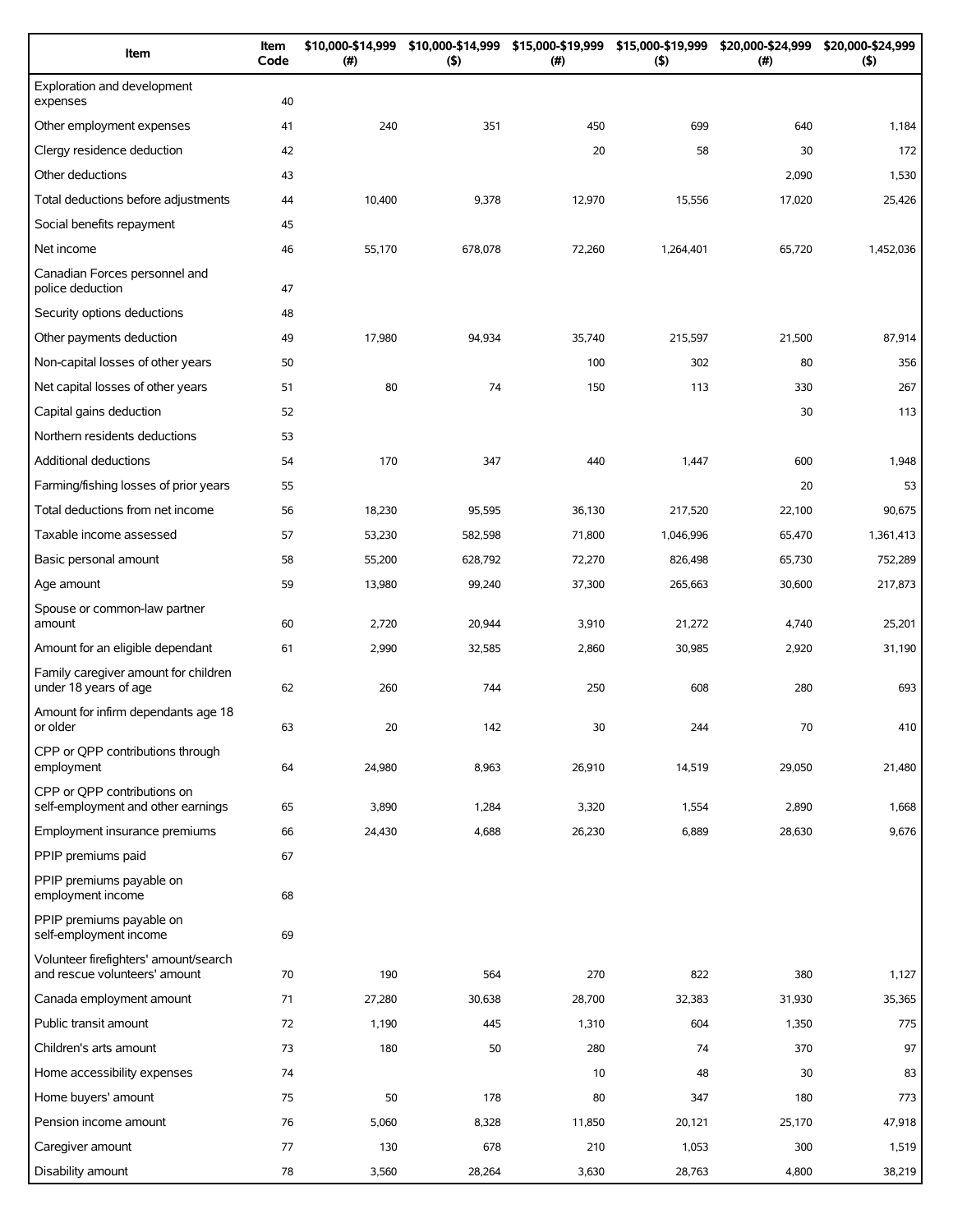| Item                                                                 | Item<br>Code | \$10,000-\$14,999<br>(#) | \$10,000-\$14,999<br>(5) | \$15,000-\$19,999<br>(#) | \$15,000-\$19,999<br>(5) | \$20,000-\$24,999<br>(#) | \$20,000-\$24,999<br>(5) |
|----------------------------------------------------------------------|--------------|--------------------------|--------------------------|--------------------------|--------------------------|--------------------------|--------------------------|
| Disability amount transferred from a<br>dependant                    | 79           | 380                      | 4,458                    | 430                      | 4,660                    | 600                      | 6,246                    |
| Interest paid on student loans                                       | 80           | 320                      | 115                      | 900                      | 416                      | 1,370                    | 597                      |
| Tuition, education, and textbook<br>amounts                          | 81           | 3,340                    | 2,899                    | 8,000                    | 26,835                   | 6,050                    | 37,283                   |
| Tuition, education, and textbook<br>amounts transferred from a child | 82           | 40                       | 88                       | 110                      | 398                      | 240                      | 1,092                    |
| Amounts transferred from spouse or<br>common-law partner             | 83           | 4,660                    | 23,208                   | 6,500                    | 40,103                   | 5,400                    | 34,029                   |
| Medical expenses                                                     | 84           | 7,590                    | 9,713                    | 12,210                   | 22,865                   | 18,520                   | 67,136                   |
| Total tax credits on personal amounts                                | 85           | 55,200                   | 136,056                  | 72,270                   | 202,161                  | 65,730                   | 199,913                  |
| Allowable charitable donations and<br>government gifts               | 86           | 1,220                    | 504                      | 3,230                    | 1,837                    | 6,970                    | 4,021                    |
| Eligible cultural and ecological gifts                               | 87           |                          |                          | 10                       | 15                       |                          |                          |
| Total tax credit on donations and gifts                              | 88           | 1,190                    | 128                      | 3,190                    | 479                      | 6,900                    | 1,032                    |
| Total federal non-refundable tax<br>credits                          | 89           | 55,200                   | 136,185                  | 72,270                   | 202,640                  | 65,730                   | 200.945                  |
| Federal dividend tax credit                                          | 90           | 640                      | 50                       | 1,630                    | 283                      | 3,990                    | 922                      |
| Minimum tax carryover                                                | 91           |                          |                          |                          |                          | 20                       | 15                       |
| Basic federal tax                                                    | 92           | 6,070                    | 1,223                    | 18,680                   | 9,785                    | 34,850                   | 29,101                   |
| Federal foreign tax credit                                           | 93           |                          |                          | 280                      | 17                       | 860                      | 30                       |
| Federal political contribution tax credit                            | 94           |                          |                          |                          |                          | 110                      | 9                        |
| Investment tax credit                                                | 95           | 10                       | $\overline{2}$           | 40                       | 14                       | 50                       | 26                       |
| Labour-sponsored funds tax credit<br>(federally registered)          | 96           |                          |                          |                          |                          |                          |                          |
| Labour-sponsored funds tax credit<br>(provincially registered)       | 97           |                          |                          |                          |                          |                          |                          |
| Alternative minimum tax payable                                      | 98           |                          |                          |                          |                          |                          |                          |
| Net federal tax                                                      | 99           | 6,050                    | 1,221                    | 18,610                   | 9,763                    | 34,690                   | 29,041                   |
| CPP contributions on<br>self-employment                              | 100          | 3,890                    | 2,569                    | 3,320                    | 3,107                    | 2,890                    | 3,336                    |
| Social Benefits repayment                                            | 101          |                          |                          |                          |                          |                          |                          |
| Working income tax benefit (WITB)                                    | 102          | 11,050                   | 10,453                   | 10,920                   | 7,191                    | 3,820                    | 3,632                    |
| Children's fitness tax credit                                        | 103          | 750                      | 54                       | 970                      | 70                       | 1,230                    | 89                       |
| Eligible educator school supply tax<br>credit                        | 104          |                          |                          | 20                       |                          | 20                       | $\mathbf{1}$             |
| Net provincial or territorial tax                                    | 105          | 13,440                   | 2,951                    | 23,120                   | 11,529                   | 30,790                   | 26,867                   |
| Total tax payable                                                    | 106          | 15,870                   | 6,745                    | 24,400                   | 24,404                   | 40,510                   | 59,251                   |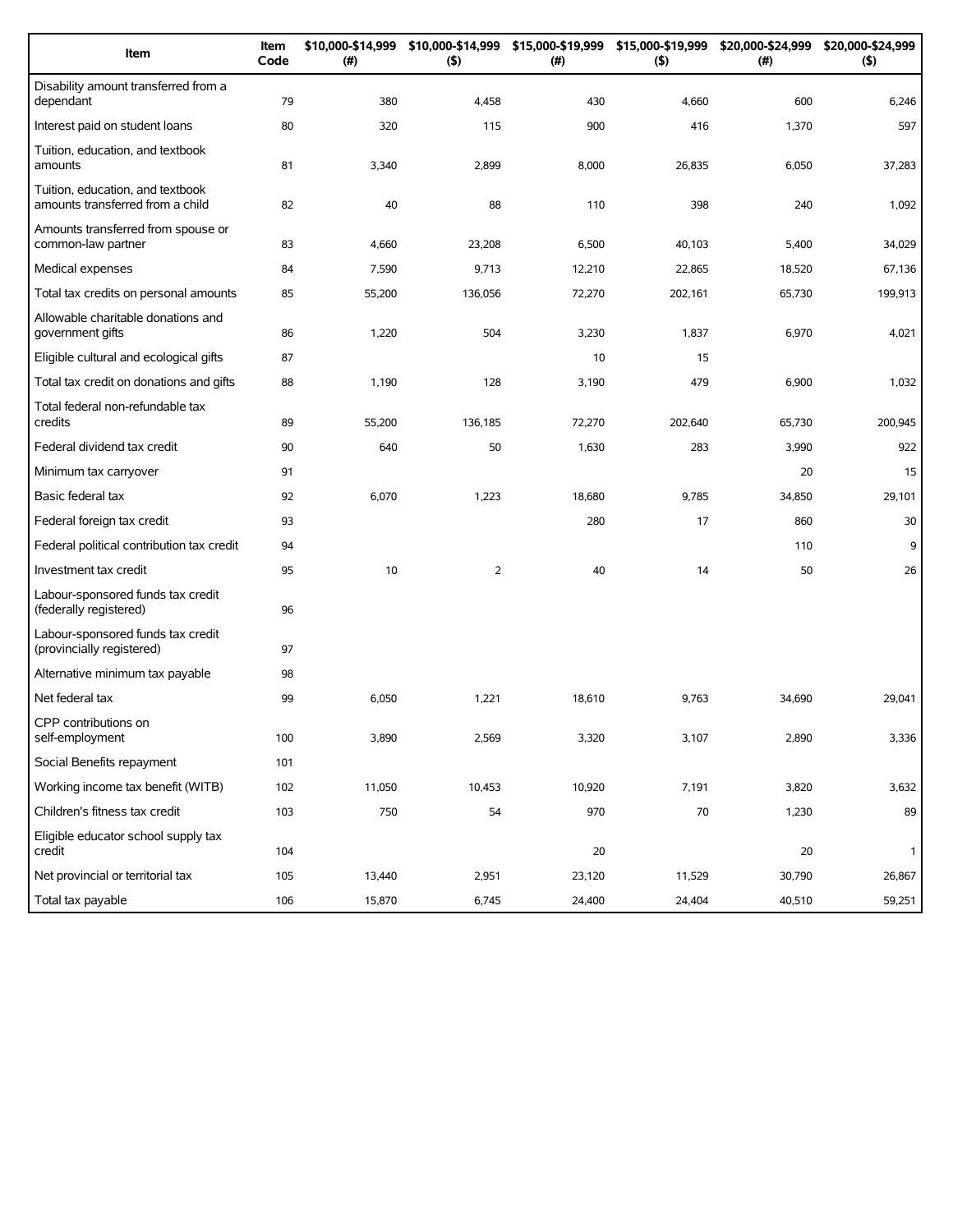| Item                                                                                             | Item<br>Code   | \$25,000-\$29,999<br>(#) | \$25,000-\$29,999<br>(5) | \$30,000-\$34,999<br>(#) | \$30,000-\$34,999<br>(5) | \$35,000-\$39,999<br>(#) | \$35,000-\$39,999<br>(5) |
|--------------------------------------------------------------------------------------------------|----------------|--------------------------|--------------------------|--------------------------|--------------------------|--------------------------|--------------------------|
| Number of taxable returns                                                                        | $\mathbf{1}$   | 43,180                   |                          | 45,180                   |                          | 45,790                   |                          |
| Number of non-taxable returns                                                                    | $\overline{2}$ | 6,860                    |                          | 2,930                    |                          | 1,320                    |                          |
| Total number of returns                                                                          | 3              | 50,040                   |                          | 48,110                   |                          | 47,110                   |                          |
| Employment income                                                                                | 4              | 31,210                   | 669,945                  | 31,860                   | 830,493                  | 31,860                   | 989,802                  |
| Commissions (from employment)                                                                    | 5              | 990                      | 4,612                    | 1,020                    | 5,438                    | 960                      | 6,667                    |
| Other employment income                                                                          | 6              | 3,410                    | 13,799                   | 3,580                    | 14,646                   | 3,870                    | 14,906                   |
| Old age security (OAS) pension                                                                   | $\overline{7}$ | 14,310                   | 94,697                   | 13,040                   | 86,536                   | 12,570                   | 83,005                   |
| CPP or QPP benefits                                                                              | 8              | 19,330                   | 145,765                  | 17,740                   | 136,263                  | 17,260                   | 134,449                  |
| Other pensions and superannuation                                                                | 9              | 13,370                   | 140,734                  | 12,870                   | 181,343                  | 12,910                   | 223,830                  |
| Elected split-pension amount                                                                     | 10             | 3,740                    | 45,372                   | 3,930                    | 48,895                   | 4,460                    | 59,499                   |
| Universal child care benefit (UCCB)                                                              | 11             | 5,900                    | 5,266                    | 5,580                    | 4,791                    | 5,410                    | 4,660                    |
| Employment insurance and other<br>benefits                                                       | 12             | 11,600                   | 100,959                  | 10,620                   | 97,715                   | 8,860                    | 81,264                   |
| Taxable amount of dividends from<br>taxable Canadian corporations                                | 13             | 5,220                    | 22,775                   | 5,690                    | 28,669                   | 6,360                    | 40,294                   |
| Interest and other investment income                                                             | 14             | 7,400                    | 6,942                    | 7,690                    | 7,601                    | 7,850                    | 7,873                    |
| Net partnership income (limited or<br>non-active partners only)                                  | 15             |                          |                          |                          |                          |                          |                          |
| Net rental income                                                                                | 16             | 1,070                    | 3,206                    | 1,100                    | 3,203                    | 1,100                    | 3,248                    |
| Taxable capital gains                                                                            | 17             | 2,970                    | 5,284                    | 3,240                    | 5,811                    | 3,480                    | 6,925                    |
| <b>RRSP</b> income                                                                               | 18             | 3,290                    | 16,348                   | 3,680                    | 18,202                   | 3,970                    | 20,065                   |
| Other income                                                                                     | 19             | 5,490                    | 19,717                   | 5,780                    | 22,216                   | 5,850                    | 23,250                   |
| Net business income                                                                              | 20             | 2,870                    | 32,015                   | 2,480                    | 28,961                   | 2,260                    | 26,298                   |
| Net professional income                                                                          | 21             | 310                      | 3,325                    | 310                      | 3,303                    | 310                      | 3,181                    |
| Net commission income                                                                            | 22             | 350                      | 2,299                    | 350                      | 2,357                    | 330                      | 2,299                    |
| Net farming income                                                                               | 23             | 240                      | $-66$                    | 230                      | 38                       | 240                      | $-304$                   |
| Net fishing income                                                                               | 24             | 300                      | 3,102                    | 330                      | 3,986                    | 300                      | 4,258                    |
| Workers' compensation benefits                                                                   | 25             | 2,430                    | 22,943                   | 2,150                    | 23,870                   | 2,010                    | 22,257                   |
| Social assistance payments                                                                       | 26             | 660                      | 2,831                    | 320                      | 1,150                    | 190                      | 760                      |
| Net federal supplements                                                                          | 27             | 3,880                    | 12,071                   | 1,380                    | 4,402                    | 830                      | 2,543                    |
| Total income assessed                                                                            | 28             | 50,040                   | 1,376,053                | 48,110                   | 1,562,690                | 47,110                   | 1,763,469                |
| Registered pension plan (RPP)<br>deduction                                                       | 29             | 5,160                    | 7,075                    | 8,000                    | 13,542                   | 11,310                   | 23,720                   |
| RRSP/PRPP deduction                                                                              | 30             | 4,610                    | 7,692                    | 6,330                    | 12,000                   | 7,900                    | 16,878                   |
| Deduction for elected split-pension<br>amount                                                    | 31             | 3,440                    | 11,684                   | 3,850                    | 21,271                   | 4,190                    | 28,929                   |
| Annual union, professional, or like<br>dues                                                      | 32             | 7,160                    | 2,349                    | 9,160                    | 3,612                    | 11,350                   | 5,307                    |
| Child care expenses                                                                              | 33             | 2,580                    | 8,758                    | 2,720                    | 10,287                   | 2,920                    | 12,066                   |
| Business investment loss                                                                         | 34             |                          |                          | 10                       | 133                      | 20                       | 183                      |
| Moving expenses                                                                                  | 35             | 250                      | 569                      | 240                      | 695                      | 260                      | 782                      |
| Support payments made                                                                            | 36             | 70                       | 302                      | 90                       | 440                      | 90                       | 536                      |
| Carrying charges and interest<br>expenses                                                        | 37             | 1,560                    | 2,165                    | 1,720                    | 2,401                    | 2,000                    | 2,715                    |
| Deduction for CPP/QPP contributions<br>on self-employment and other earnings                     | 38             | 2,570                    | 1,726                    | 2,240                    | 1,651                    | 1,970                    | 1,536                    |
| Deduction for provincial parental<br>insurance plan (PPIP) premiums on<br>self-employment income | 39             |                          |                          |                          |                          |                          |                          |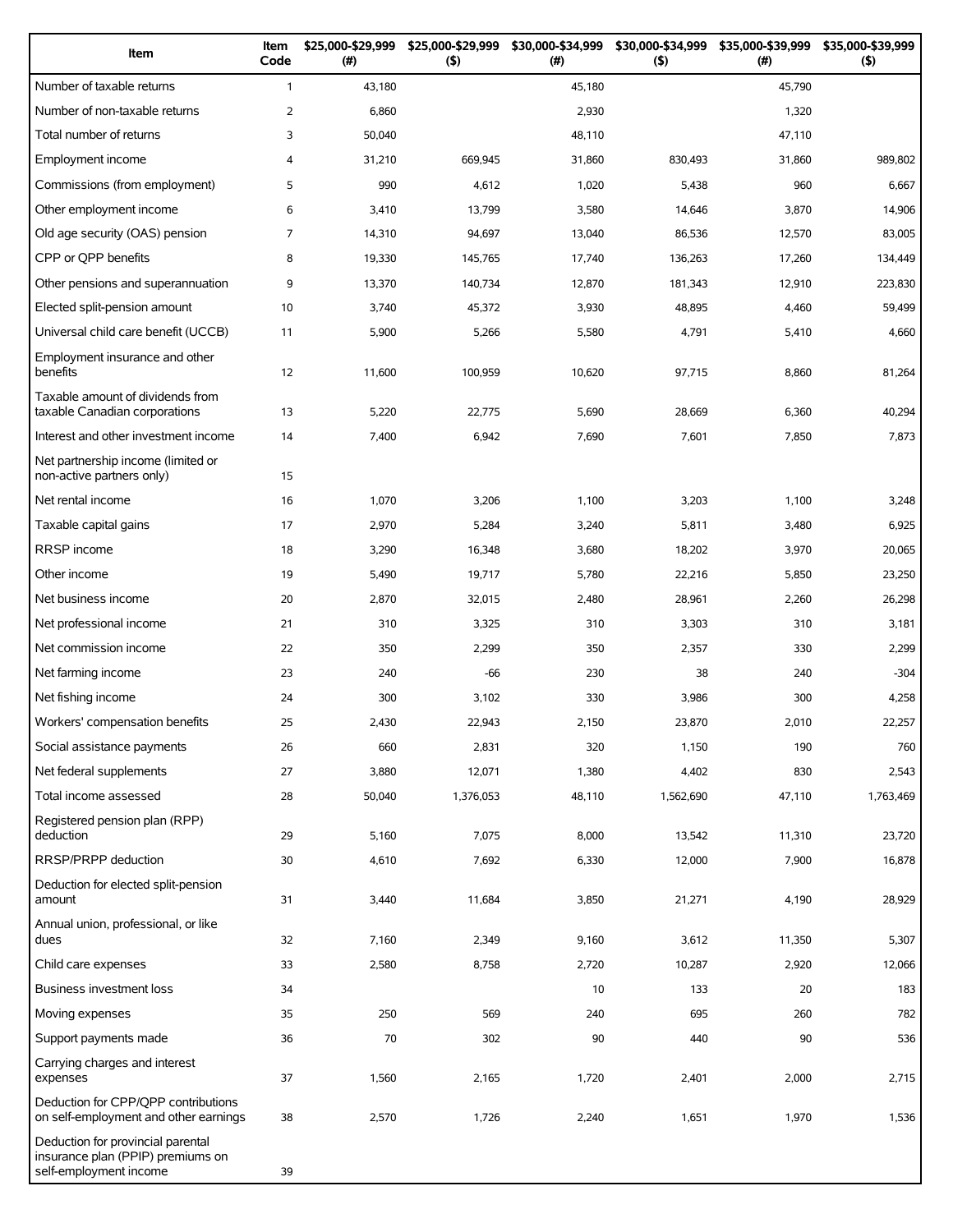| Item                                                                   | Item<br>Code | \$25,000-\$29,999<br>(#) | \$25,000-\$29,999<br>(5) | \$30,000-\$34,999<br>(# ) | \$30,000-\$34,999<br>(5) | \$35,000-\$39,999<br>$(\#)$ | \$35,000-\$39,999<br>(5) |
|------------------------------------------------------------------------|--------------|--------------------------|--------------------------|---------------------------|--------------------------|-----------------------------|--------------------------|
| Exploration and development<br>expenses                                | 40           |                          |                          |                           |                          |                             |                          |
| Other employment expenses                                              | 41           | 910                      | 1,862                    | 1,230                     | 2,710                    | 1,470                       | 3,513                    |
| Clergy residence deduction                                             | 42           | 30                       | 249                      | 60                        | 479                      | 80                          | 624                      |
| Other deductions                                                       | 43           |                          |                          | 1,980                     | 1,443                    |                             |                          |
| Total deductions before adjustments                                    | 44           | 21,570                   | 65,844                   | 25,160                    | 70,700                   | 28,370                      | 98,308                   |
| Social benefits repayment                                              | 45           |                          |                          |                           |                          |                             |                          |
| Net income                                                             | 46           | 50,030                   | 1,330,042                | 48,100                    | 1,492,096                | 47,100                      | 1,665,228                |
| Canadian Forces personnel and<br>police deduction                      | 47           |                          |                          |                           |                          |                             |                          |
| Security options deductions                                            | 48           | 10                       | 6                        | 20                        | 18                       | 20                          | 9                        |
| Other payments deduction                                               | 49           | 6,430                    | 37,846                   | 3,710                     | 29,422                   | 2,960                       | 25,560                   |
| Non-capital losses of other years                                      | 50           | 90                       | 480                      | 60                        | 271                      | 40                          | 282                      |
| Net capital losses of other years                                      | 51           | 350                      | 365                      | 440                       | 450                      | 560                         | 702                      |
| Capital gains deduction                                                | 52           | 30                       | 139                      |                           |                          | 30                          | 263                      |
| Northern residents deductions                                          | 53           | 10                       | 27                       | 20                        | 42                       | 20                          | 50                       |
| Additional deductions                                                  | 54           | 550                      | 1,930                    | 370                       | 1,677                    | 340                         | 1,198                    |
| Farming/fishing losses of prior years                                  | 55           | 10                       | 59                       |                           |                          |                             |                          |
| Total deductions from net income                                       | 56           | 7,180                    | 40,852                   | 4,530                     | 32,053                   | 3,870                       | 28,127                   |
| Taxable income assessed                                                | 57           | 49,870                   | 1,289,284                | 47,950                    | 1,460,097                | 47,070                      | 1,637,117                |
| Basic personal amount                                                  | 58           | 50,040                   | 573,096                  | 48,100                    | 551,098                  | 47,100                      | 539,993                  |
| Age amount                                                             | 59           | 14,440                   | 102,864                  | 13,200                    | 94,049                   | 12,730                      | 88,916                   |
| Spouse or common-law partner<br>amount                                 | 60           | 3,740                    | 23,462                   | 3,040                     | 20,599                   | 2,830                       | 19,955                   |
| Amount for an eligible dependant                                       | 61           | 2,670                    | 28,446                   | 2,400                     | 25,423                   | 2,320                       | 24,471                   |
| Family caregiver amount for children<br>under 18 years of age          | 62           | 280                      | 700                      | 330                       | 796                      | 320                         | 794                      |
| Amount for infirm dependants age 18<br>or older                        | 63           | 70                       | 396                      | 60                        | 357                      | 70                          | 418                      |
| CPP or QPP contributions through<br>employment                         | 64           | 30,170                   | 28,491                   | 30,770                    | 36,022                   | 30,870                      | 43,751                   |
| CPP or OPP contributions on<br>self-employment and other earnings      | 65           | 2,570                    | 1,726                    | 2,240                     | 1,651                    | 1,970                       | 1,536                    |
| Employment insurance premiums                                          | 66           | 29,830                   | 12,405                   | 30,520                    | 15,307                   | 30.690                      | 18,318                   |
| PPIP premiums paid                                                     | 67           |                          |                          |                           |                          |                             |                          |
| PPIP premiums payable on<br>employment income                          | 68           |                          |                          |                           |                          |                             |                          |
| PPIP premiums payable on<br>self-employment income                     | 69           |                          |                          |                           |                          |                             |                          |
| Volunteer firefighters' amount/search<br>and rescue volunteers' amount | 70           | 380                      | 1,149                    | 480                       | 1,431                    | 540                         | 1,617                    |
| Canada employment amount                                               | 71           | 33,000                   | 36,646                   | 33,740                    | 37,462                   | 33,860                      | 37,547                   |
| Public transit amount                                                  | 72           | 1,320                    | 816                      | 1,300                     | 831                      | 1,220                       | 805                      |
| Children's arts amount                                                 | 73           | 470                      | 124                      | 540                       | 153                      | 680                         | 189                      |
| Home accessibility expenses                                            | 74           | 30                       | 69                       | 50                        | 201                      | 40                          | 161                      |
| Home buyers' amount                                                    | 75           | 240                      | 1,063                    | 360                       | 1,574                    | 410                         | 1,870                    |
| Pension income amount                                                  | 76           | 15,860                   | 31,119                   | 15,080                    | 29,738                   | 14,830                      | 29,322                   |
| Caregiver amount                                                       | 77           | 350                      | 1,717                    | 450                       | 2,234                    | 510                         | 2,583                    |
| Disability amount                                                      | 78           | 3,580                    | 28,594                   | 3,170                     | 25,302                   | 2,860                       | 22,864                   |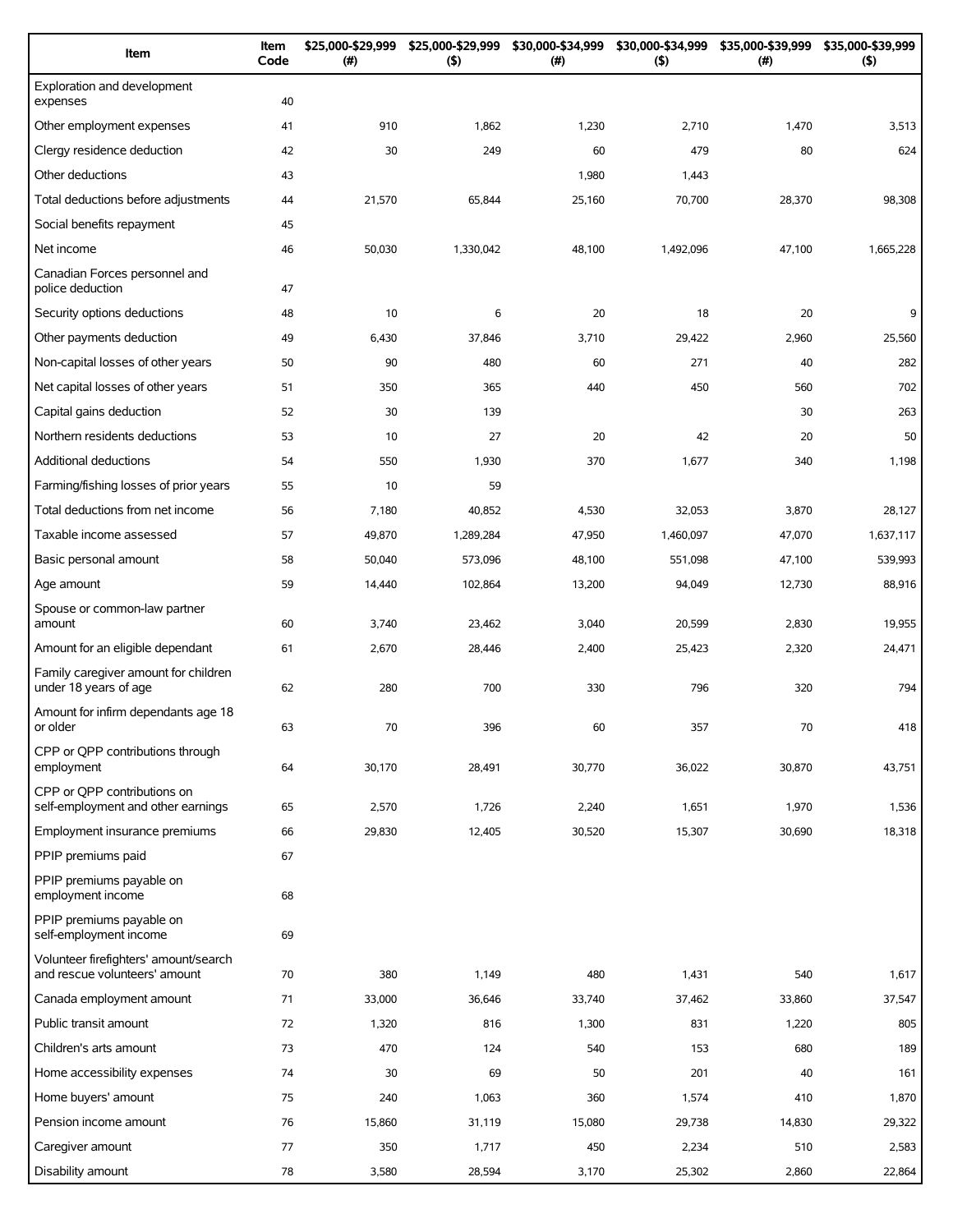| Item                                                                 | Item<br>Code | \$25,000-\$29,999<br>(#) | \$25,000-\$29,999<br>(5) | \$30,000-\$34,999<br>(# ) | \$30,000-\$34,999<br>(5) | \$35,000-\$39,999<br>(#) | \$35,000-\$39,999<br>(5) |
|----------------------------------------------------------------------|--------------|--------------------------|--------------------------|---------------------------|--------------------------|--------------------------|--------------------------|
| Disability amount transferred from a<br>dependant                    | 79           | 670                      | 6,804                    | 850                       | 8,640                    | 820                      | 8,305                    |
| Interest paid on student loans                                       | 80           | 1,700                    | 793                      | 1,900                     | 972                      | 2,030                    | 1,049                    |
| Tuition, education, and textbook<br>amounts                          | 81           | 4,900                    | 36,648                   | 4,080                     | 33,908                   | 3,170                    | 27,517                   |
| Tuition, education, and textbook<br>amounts transferred from a child | 82           | 390                      | 1,779                    | 560                       | 2,696                    | 740                      | 3,548                    |
| Amounts transferred from spouse or<br>common-law partner             | 83           | 3,700                    | 23,175                   | 2,810                     | 15,934                   | 2,250                    | 12,126                   |
| Medical expenses                                                     | 84           | 17,690                   | 36,921                   | 17,930                    | 39,263                   | 17,620                   | 40,782                   |
| Total tax credits on personal amounts                                | 85           | 50,040                   | 146,852                  | 48,110                    | 141,847                  | 47,110                   | 139,268                  |
| Allowable charitable donations and<br>government gifts               | 86           | 8,140                    | 5,825                    | 9,750                     | 8,076                    | 10,740                   | 9,405                    |
| Eligible cultural and ecological gifts                               | 87           | 20                       | 28                       | 20                        | 19                       | 20                       | 6                        |
| Total tax credit on donations and gifts                              | 88           | 8,050                    | 1,539                    | 9,660                     | 2,155                    | 10,680                   | 2,513                    |
| Total federal non-refundable tax<br>credits                          | 89           | 50,040                   | 148,391                  | 48,110                    | 144,003                  | 47,110                   | 141,781                  |
| Federal dividend tax credit                                          | 90           | 4,340                    | 1,836                    | 5,180                     | 2,636                    | 6,090                    | 4,039                    |
| Minimum tax carryover                                                | 91           | 20                       | 29                       | 40                        | 55                       | 30                       | 51                       |
| Basic federal tax                                                    | 92           | 37,600                   | 51,836                   | 41,110                    | 77,090                   | 42,810                   | 102,685                  |
| Federal foreign tax credit                                           | 93           | 1,030                    | 69                       | 1,420                     | 94                       | 1,650                    | 125                      |
| Federal political contribution tax credit                            | 94           | 120                      | 13                       | 200                       | 22                       | 260                      | 32                       |
| Investment tax credit                                                | 95           | 60                       | 38                       | 70                        | 56                       | 70                       | 71                       |
| Labour-sponsored funds tax credit<br>(federally registered)          | 96           |                          |                          |                           |                          |                          |                          |
| Labour-sponsored funds tax credit<br>(provincially registered)       | 97           |                          |                          |                           |                          |                          |                          |
| Alternative minimum tax payable                                      | 98           |                          |                          |                           |                          |                          |                          |
| Net federal tax                                                      | 99           | 37,550                   | 51,724                   | 41,050                    | 76,923                   | 42,760                   | 102,467                  |
| CPP contributions on<br>self-employment                              | 100          | 2,570                    | 3,452                    | 2,240                     | 3,302                    | 1,970                    | 3,071                    |
| Social Benefits repayment                                            | 101          |                          |                          |                           |                          |                          |                          |
| Working income tax benefit (WITB)                                    | 102          | 2,880                    | 1,426                    | 730                       | 284                      | 190                      | 77                       |
| Children's fitness tax credit                                        | 103          | 1,510                    | 106                      | 1,810                     | 133                      | 2,100                    | 161                      |
| Eligible educator school supply tax<br>credit                        | 104          | $30\,$                   | $\overline{2}$           | 40                        | $\overline{2}$           | 40                       | 2                        |
| Net provincial or territorial tax                                    | 105          | 41,500                   | 48,226                   | 44,360                    | 71,432                   | 45,590                   | 99,050                   |
| Total tax payable                                                    | 106          | 43,180                   | 103,407                  | 45,180                    | 151,667                  | 45,790                   | 204,593                  |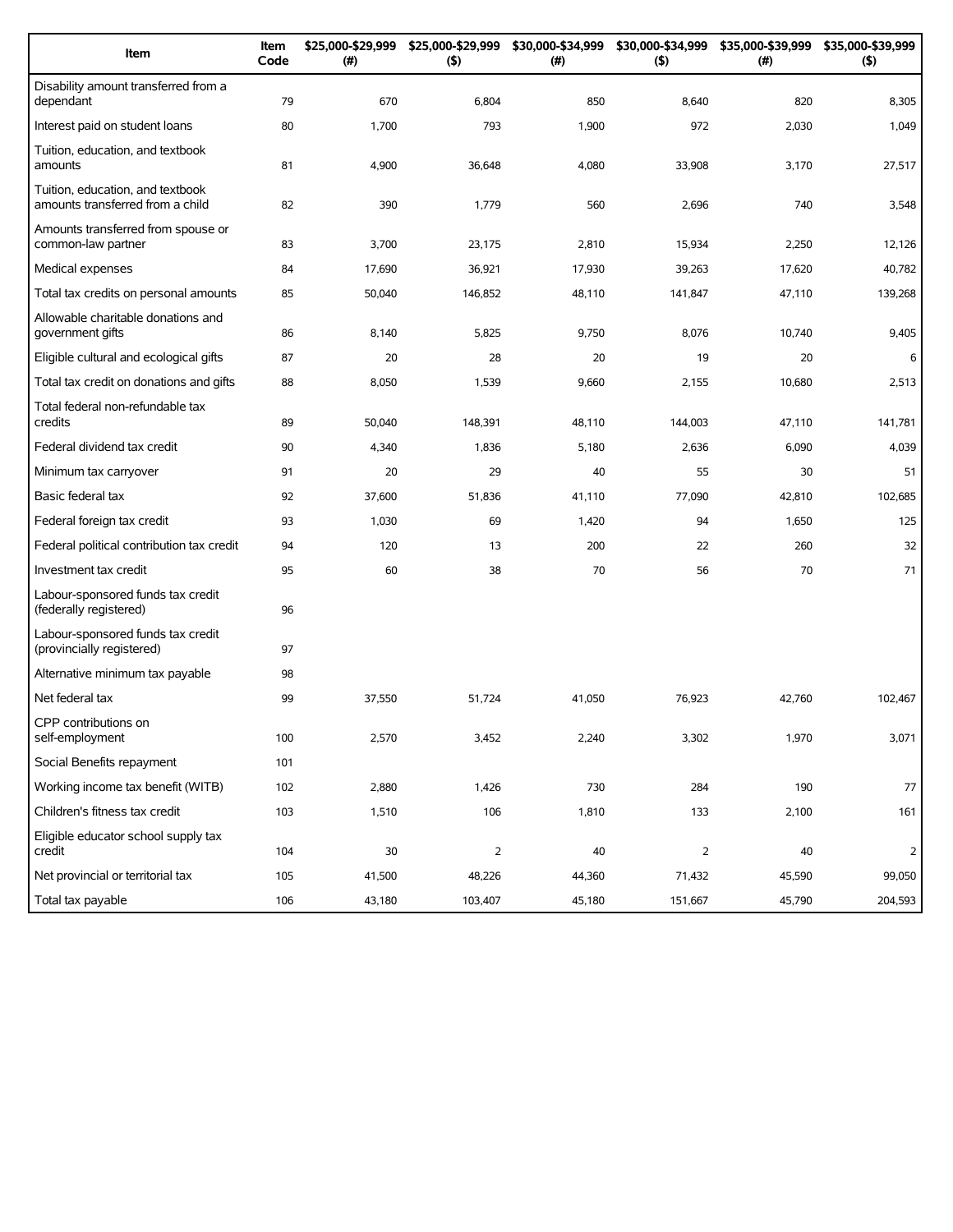| Item                                                                                          | Item<br>Code   | \$40,000-\$44,999<br>$($ #) | \$40,000-\$44,999<br>(5) | \$45,000-\$49,999<br>$(\#)$ | \$45,000-\$49,999<br>(5) | \$50,000-<br>\$54,999<br>(# ) | \$50,000-<br>\$54,999<br>(5) |
|-----------------------------------------------------------------------------------------------|----------------|-----------------------------|--------------------------|-----------------------------|--------------------------|-------------------------------|------------------------------|
| Number of taxable returns                                                                     | $\mathbf{1}$   | 40,940                      |                          | 37,030                      |                          | 29,930                        |                              |
| Number of non-taxable returns                                                                 | 2              | 630                         |                          | 330                         |                          | 190                           |                              |
| Total number of returns                                                                       | 3              | 41,560                      |                          | 37,360                      |                          | 30,110                        |                              |
| Employment income                                                                             | $\overline{4}$ | 29,160                      | 1,037,848                | 24,830                      | 968,343                  | 21,650                        | 951,458                      |
| Commissions (from employment)                                                                 | 5              | 870                         | 7,496                    | 830                         | 8,704                    | 680                           | 8,489                        |
| Other employment income                                                                       | 6              | 3,660                       | 16,462                   | 3,730                       | 19,546                   | 3,080                         | 18,088                       |
| Old age security (OAS) pension                                                                | $\overline{7}$ | 10,250                      | 67,558                   | 10,430                      | 68,922                   | 7,050                         | 46,121                       |
| CPP or OPP benefits                                                                           | 8              | 14,490                      | 115,184                  | 14,770                      | 118,586                  | 10,340                        | 85,540                       |
| Other pensions and superannuation                                                             | 9              | 11,300                      | 246,124                  | 12,220                      | 304,358                  | 8,660                         | 254,154                      |
| Elected split-pension amount                                                                  | 10             | 3,130                       | 44,367                   | 4,410                       | 58,379                   | 1,700                         | 23,198                       |
| Universal child care benefit (UCCB)                                                           | 11             | 4,700                       | 4,084                    | 3,680                       | 3,310                    | 3,070                         | 2,754                        |
| Employment insurance and other benefits                                                       | 12             | 6,800                       | 61,422                   | 5,370                       | 49,054                   | 4,120                         | 37,069                       |
| Taxable amount of dividends from taxable Canadian<br>corporations                             | 13             | 6,200                       | 44,575                   | 6,780                       | 51,592                   | 5,580                         | 48,358                       |
| Interest and other investment income                                                          | 14             | 7,040                       | 7,706                    | 7,580                       | 8,310                    | 5,970                         | 6,636                        |
| Net partnership income (limited or non-active partners<br>only)                               | 15             |                             |                          |                             |                          | 20                            | $-12$                        |
| Net rental income                                                                             | 16             | 1,150                       | 2,951                    | 1,100                       | 2,956                    | 990                           | 1,837                        |
| Taxable capital gains                                                                         | 17             | 3,330                       | 7,715                    | 3,690                       | 8,346                    | 2,980                         | 7,387                        |
| <b>RRSP</b> income                                                                            | 18             | 3,990                       | 21,038                   | 3,980                       | 23,910                   | 3,500                         | 21,150                       |
| Other income                                                                                  | 19             | 5,330                       | 22,975                   | 5,480                       | 25,298                   | 4,290                         | 22,121                       |
| Net business income                                                                           | 20             | 1,980                       | 25,091                   | 1,700                       | 21,680                   | 1,440                         | 20,254                       |
| Net professional income                                                                       | 21             | 250                         | 3,177                    | 250                         | 3,389                    | 260                           | 3,851                        |
| Net commission income                                                                         | 22             | 330                         | 2,896                    | 270                         | 2,736                    | 210                           | 2,225                        |
| Net farming income                                                                            | 23             | 220                         | 386                      | 210                         | $-166$                   | 170                           | $-211$                       |
| Net fishing income                                                                            | 24             | 260                         | 4,583                    | 270                         | 5,772                    | 290                           | 6,936                        |
| Workers' compensation benefits                                                                | 25             | 1,540                       | 16,183                   | 1,110                       | 11,961                   | 930                           | 9,424                        |
| Social assistance payments                                                                    | 26             | 140                         | 542                      | 100                         | 451                      | 80                            | 326                          |
| Net federal supplements                                                                       | 27             | 480                         | 1,418                    | 250                         | 790                      | 170                           | 549                          |
| Total income assessed                                                                         | 28             | 41,560                      | 1,763,929                | 37,360                      | 1,768,384                | 30,110                        | 1,579,203                    |
| Registered pension plan (RPP) deduction                                                       | 29             | 11,490                      | 28,326                   | 10,340                      | 28,491                   | 10,100                        | 31,904                       |
| RRSP/PRPP deduction                                                                           | 30             | 8,540                       | 21,112                   | 8,410                       | 24,109                   | 8,040                         | 27,140                       |
| Deduction for elected split-pension amount                                                    | 31             | 4,290                       | 35,753                   | 4,730                       | 41,907                   | 4,080                         | 43,474                       |
| Annual union, professional, or like dues                                                      | 32             | 10,980                      | 5,817                    | 9,390                       | 5,614                    | 8,820                         | 6,087                        |
| Child care expenses                                                                           | 33             | 2,620                       | 11,597                   | 2,150                       | 10,506                   | 1,820                         | 8,814                        |
| <b>Business investment loss</b>                                                               | 34             |                             |                          | 10                          | 295                      | 10                            | 224                          |
| Moving expenses                                                                               | 35             | 200                         | 695                      | 190                         | 731                      | 170                           | 938                          |
| Support payments made                                                                         | 36             | 100                         | 655                      | 100                         | 641                      | 90                            | 606                          |
| Carrying charges and interest expenses                                                        | 37             | 1,980                       | 3,049                    | 2,250                       | 3,327                    | 1,920                         | 3,537                        |
| Deduction for CPP/QPP contributions on<br>self-employment and other earnings                  | 38             | 1,770                       | 1,573                    | 1,540                       | 1,458                    | 1,360                         | 1,448                        |
| Deduction for provincial parental insurance plan<br>(PPIP) premiums on self-employment income | 39             |                             |                          |                             |                          |                               |                              |
| Exploration and development expenses                                                          | 40             | 10                          | 17                       |                             |                          |                               |                              |
| Other employment expenses                                                                     | 41             | 1,570                       | 4,282                    | 1,460                       | 4,509                    | 1,510                         | 4,951                        |
| Clergy residence deduction                                                                    | 42             | 110                         | 1,041                    | 90                          | 916                      | 100                           | 1,156                        |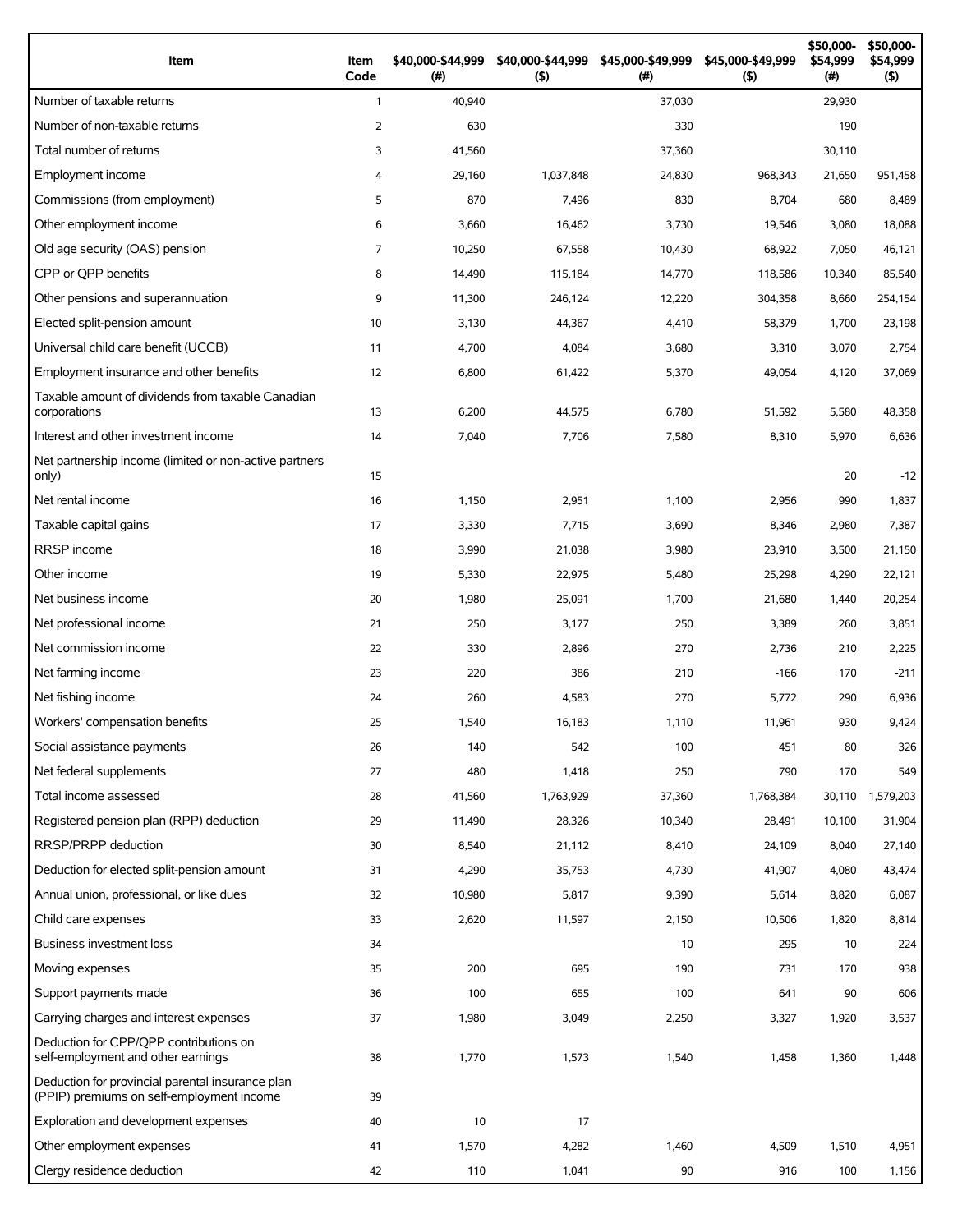| Item                                                                 | Item<br>Code | \$40,000-\$44,999<br>(#) | \$40,000-\$44,999<br>(5) | \$45,000-\$49,999<br>(# ) | \$45,000-\$49,999<br>(5) | \$50,000-<br>\$54,999<br>$(\#)$ | \$50,000-<br>\$54,999<br>$($ \$) |
|----------------------------------------------------------------------|--------------|--------------------------|--------------------------|---------------------------|--------------------------|---------------------------------|----------------------------------|
| Other deductions                                                     | 43           | 1,460                    | 1,429                    | 1,200                     | 1,094                    |                                 |                                  |
| Total deductions before adjustments                                  | 44           | 27,670                   | 115,488                  | 25,820                    | 123,684                  | 22,960                          | 131,482                          |
| Social benefits repayment                                            | 45           |                          |                          |                           |                          |                                 |                                  |
| Net income                                                           | 46           | 41,560                   | 1,648,453                | 37,360                    | 1,644,775                | 30,110                          | 1,447,808                        |
| Canadian Forces personnel and police deduction                       | 47           |                          |                          | 10                        | 109                      |                                 |                                  |
| Security options deductions                                          | 48           | 20                       | 28                       | 50                        | 31                       | 40                              | 36                               |
| Other payments deduction                                             | 49           | 2,130                    | 18,143                   | 1,440                     | 13,202                   | 1,160                           | 10,299                           |
| Non-capital losses of other years                                    | 50           | 50                       | 469                      | 30                        | 392                      | 30                              | 312                              |
| Net capital losses of other years                                    | 51           | 550                      | 797                      | 670                       | 756                      | 570                             | 782                              |
| Capital gains deduction                                              | 52           | 40                       | 516                      | 30                        | 232                      | 30                              | 360                              |
| Northern residents deductions                                        | 53           | 20                       | 48                       | 20                        | 39                       | 20                              | 45                               |
| Additional deductions                                                | 54           | 250                      | 985                      | 250                       | 1,208                    | 190                             | 924                              |
| Farming/fishing losses of prior years                                | 55           |                          |                          |                           |                          |                                 |                                  |
| Total deductions from net income                                     | 56           | 3,000                    | 21,026                   | 2,460                     | 16,019                   | 1,990                           | 12,856                           |
| Taxable income assessed                                              | 57           | 41,550                   | 1,627,434                | 37,340                    | 1,628,757                | 30,090                          | 1,434,958                        |
| Basic personal amount                                                | 58           | 41,560                   | 476,604                  | 37,360                    | 428,437                  | 30.110                          | 345,373                          |
| Age amount                                                           | 59           | 10,430                   | 67,413                   | 10,610                    | 62,755                   | 7,170                           | 38,978                           |
| Spouse or common-law partner amount                                  | 60           | 2,510                    | 17,671                   | 2,110                     | 14,895                   | 1,970                           | 14,576                           |
| Amount for an eligible dependant                                     | 61           | 1,790                    | 18,771                   | 1,280                     | 13,455                   | 990                             | 10,527                           |
| Family caregiver amount for children under 18 years<br>of age        | 62           | 290                      | 676                      | 240                       | 581                      | 210                             | 505                              |
| Amount for infirm dependants age 18 or older                         | 63           | 60                       | 350                      | 40                        | 259                      | 50                              | 275                              |
| CPP or QPP contributions through employment                          | 64           | 28,170                   | 46,347                   | 23,840                    | 43,594                   | 20,880                          | 43,211                           |
| CPP or OPP contributions on self-employment and<br>other earnings    | 65           | 1,770                    | 1,573                    | 1,540                     | 1,458                    | 1,360                           | 1,448                            |
| Employment insurance premiums                                        | 66           | 27,980                   | 19,078                   | 23,690                    | 17,805                   | 20,690                          | 17,115                           |
| PPIP premiums paid                                                   | 67           |                          |                          |                           |                          |                                 |                                  |
| PPIP premiums payable on employment income                           | 68           |                          |                          |                           |                          |                                 |                                  |
| PPIP premiums payable on self-employment income                      | 69           |                          |                          |                           |                          |                                 |                                  |
| Volunteer firefighters' amount/search and rescue                     |              |                          |                          |                           |                          |                                 |                                  |
| volunteers' amount                                                   | 70           | 480                      | 1,431                    | 450                       | 1,338                    | 360                             | 1,068                            |
| Canada employment amount                                             | 71           | 30,920                   | 34,384                   | 26,580                    | 29,480                   | 22,830                          | 25,617                           |
| Public transit amount                                                | 72           | 1,120                    | 726                      | 870                       | 581                      | 780                             | 531                              |
| Children's arts amount                                               | 73           | 700                      | 184                      | 670                       | 187                      | 600                             | 171                              |
| Home accessibility expenses                                          | 74           | 40                       | 162                      | 40                        | 170                      | 30                              | 166                              |
| Home buyers' amount                                                  | 75           | 430                      | 1,906                    | 390                       | 1,762                    | 360                             | 1,658                            |
| Pension income amount                                                | 76           | 12,780                   | 25,281                   | 13,980                    | 27,691                   | 9,630                           | 19,041                           |
| Caregiver amount                                                     | 77           | 480                      | 2,521                    | 360                       | 1,867                    | 310                             | 1,678                            |
| Disability amount                                                    | 78           | 2,320                    | 18,560                   | 2,020                     | 16,117                   | 1,390                           | 11,106                           |
| Disability amount transferred from a dependant                       | 79           | 780                      | 7,987                    | 640                       | 6,483                    | 570                             | 5,826                            |
| Interest paid on student loans                                       | 80           | 1,680                    | 983                      | 1,460                     | 939                      | 1,250                           | 848                              |
| Tuition, education, and textbook amounts                             | 81           | 2,480                    | 23,253                   | 1,780                     | 16,830                   | 1,390                           | 12,122                           |
| Tuition, education, and textbook amounts transferred<br>from a child | 82           | 800                      | 3,865                    | 760                       | 3,814                    | 790                             | 3,965                            |
| Amounts transferred from spouse or common-law<br>partner             | 83           | 1,650                    | 9,293                    | 1,240                     | 6,937                    | 920                             | 5,218                            |
| Medical expenses                                                     | 84           | 14,050                   | 31,712                   | 11,950                    | 29,625                   | 7,710                           | 20,132                           |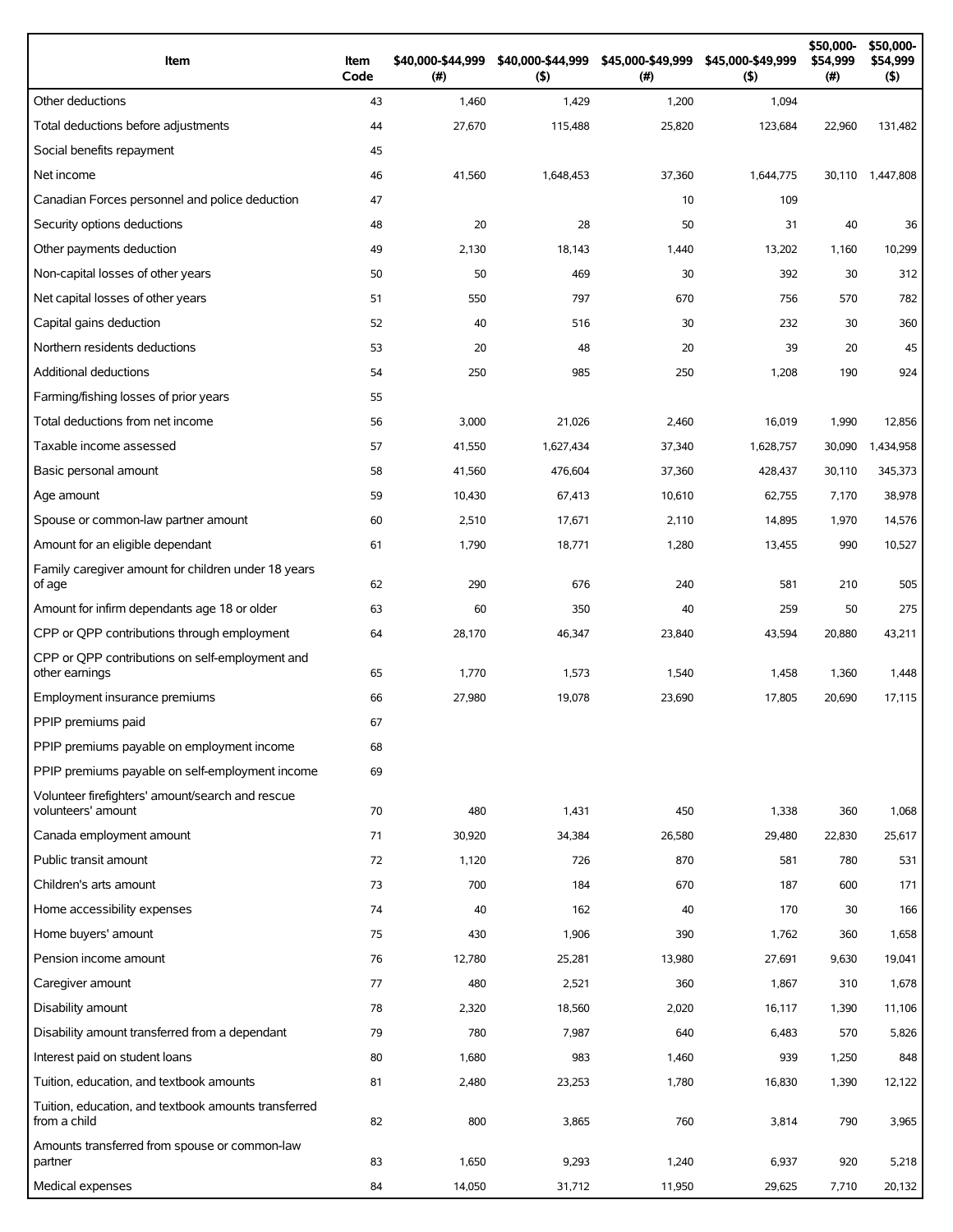| Item                                                           | Item<br>Code | \$40.000-\$44.999<br>(#) | \$40,000-\$44,999<br>(5) | \$45,000-\$49,999<br>(# ) | \$45,000-\$49,999<br>(5) | \$50,000-<br>\$54,999<br>(#) | \$50,000-<br>\$54,999<br>(5) |
|----------------------------------------------------------------|--------------|--------------------------|--------------------------|---------------------------|--------------------------|------------------------------|------------------------------|
| Total tax credits on personal amounts                          | 85           | 41,560                   | 121,615                  | 37,360                    | 109,061                  | 30,110                       | 87,174                       |
| Allowable charitable donations and government gifts            | 86           | 10,930                   | 10,172                   | 10,720                    | 10,348                   | 9,080                        | 9,449                        |
| Eligible cultural and ecological gifts                         | 87           |                          |                          | 10                        | 8                        |                              |                              |
| Total tax credit on donations and gifts                        | 88           | 10,850                   | 2,732                    | 10,660                    | 2,784                    | 9,020                        | 2,553                        |
| Total federal non-refundable tax credits                       | 89           | 41,560                   | 124,347                  | 37,360                    | 111,845                  | 30,110                       | 89,727                       |
| Federal dividend tax credit                                    | 90           | 6,050                    | 4,742                    | 6,710                     | 5,779                    | 5,560                        | 5,489                        |
| Minimum tax carryover                                          | 91           | 60                       | 115                      | 50                        | 121                      | 50                           | 116                          |
| Basic federal tax                                              | 92           | 39,180                   | 116,436                  | 36,060                    | 129,048                  | 29,380                       | 126,620                      |
| Federal foreign tax credit                                     | 93           | 1,730                    | 185                      | 2,040                     | 245                      | 1,670                        | 219                          |
| Federal political contribution tax credit                      | 94           | 240                      | 29                       | 310                       | 43                       | 280                          | 39                           |
| Investment tax credit                                          | 95           | 70                       | 74                       | 70                        | 78                       | 60                           | 70                           |
| Labour-sponsored funds tax credit (federally<br>registered)    | 96           |                          |                          |                           |                          |                              |                              |
| Labour-sponsored funds tax credit (provincially<br>registered) | 97           |                          |                          |                           |                          |                              |                              |
| Alternative minimum tax payable                                | 98           |                          |                          |                           |                          |                              |                              |
| Net federal tax                                                | 99           | 39,140                   | 116.153                  | 36.020                    | 128,687                  | 29,340                       | 126,298                      |
| CPP contributions on self-employment                           | 100          | 1,770                    | 3,147                    | 1,540                     | 2,915                    | 1,360                        | 2.896                        |
| Social Benefits repayment                                      | 101          |                          |                          |                           |                          |                              |                              |
| Working income tax benefit (WITB)                              | 102          | 50                       | 24                       | 20                        | 11                       |                              |                              |
| Children's fitness tax credit                                  | 103          | 2,080                    | 157                      | 2,030                     | 158                      | 1,900                        | 154                          |
| Eligible educator school supply tax credit                     | 104          | 40                       | 2                        | 40                        | 3                        | 70                           | 5                            |
| Net provincial or territorial tax                              | 105          | 40,830                   | 113,460                  | 36,960                    | 125,909                  | 29,890                       | 119,152                      |
| Total tax payable                                              | 106          | 40,940                   | 232,767                  | 37,030                    | 257,514                  | 29,930                       | 248,351                      |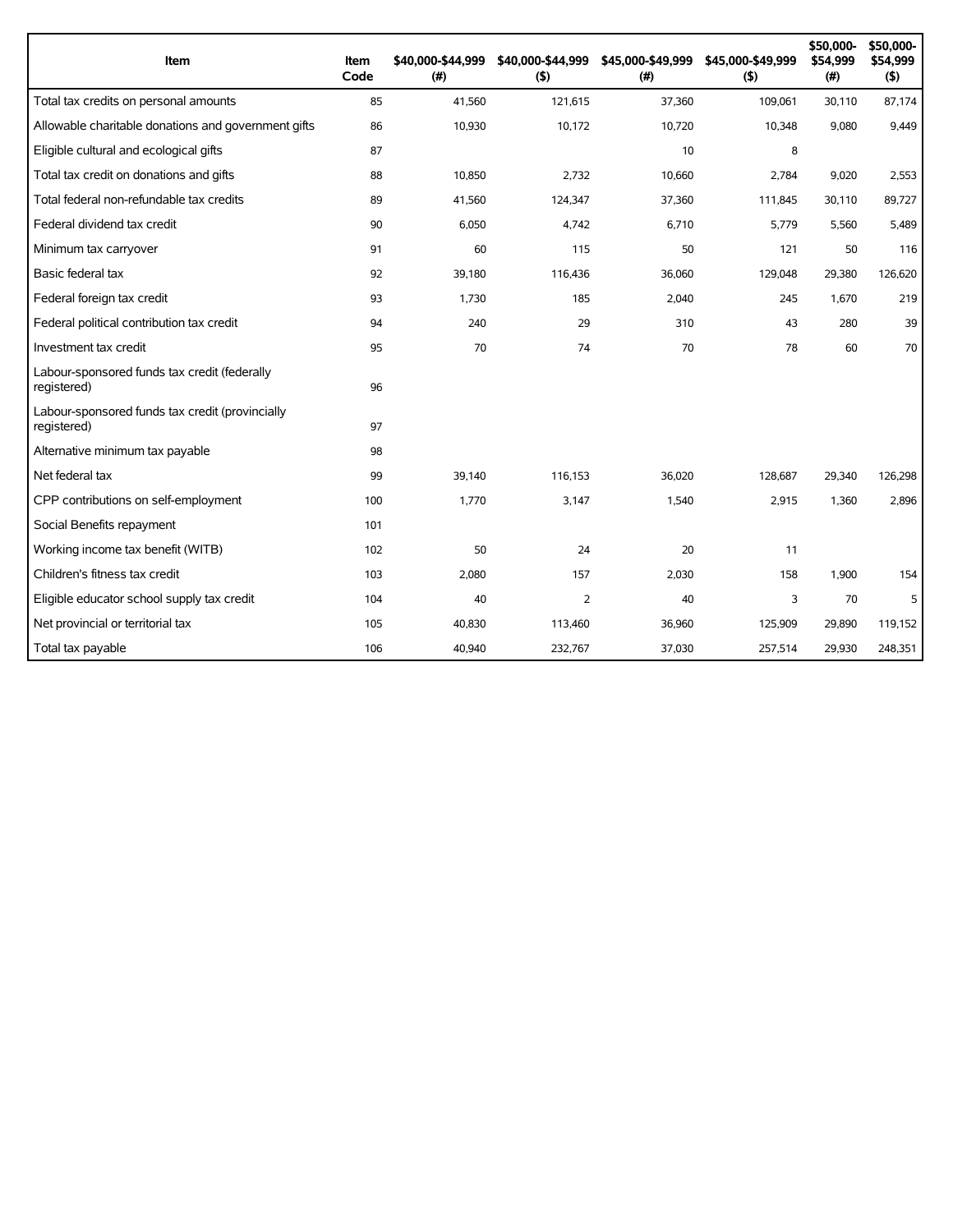| Item                                                                                             | Item<br>Code   | \$55,000-\$59,999<br>(#) | \$55,000-\$59,999<br>(5) | \$60,000-\$69,999<br>(#) | \$60,000-\$69,999<br>(5) | \$70,000-\$79,999<br>(#) | \$70,000-\$79,999<br>(5) |
|--------------------------------------------------------------------------------------------------|----------------|--------------------------|--------------------------|--------------------------|--------------------------|--------------------------|--------------------------|
| Number of taxable returns                                                                        | $\mathbf{1}$   | 25,870                   |                          | 41,300                   |                          | 33,120                   |                          |
| Number of non-taxable returns                                                                    | $\overline{2}$ | 90                       |                          | 150                      |                          | 90                       |                          |
| Total number of returns                                                                          | 3              | 25,970                   |                          | 41,440                   |                          | 33,210                   |                          |
| Employment income                                                                                | 4              | 19,190                   | 927,086                  | 32,010                   | 1,762,496                | 27,020                   | 1,756,035                |
| Commissions (from employment)                                                                    | 5              | 550                      | 9,017                    | 990                      | 18,954                   | 730                      | 18,263                   |
| Other employment income                                                                          | 6              | 2,770                    | 14,215                   | 4,460                    | 24,792                   | 3,630                    | 19,658                   |
| Old age security (OAS) pension                                                                   | $\overline{7}$ | 5,560                    | 36,431                   | 7,920                    | 51,782                   | 5,220                    | 34,171                   |
| CPP or QPP benefits                                                                              | 8              | 8,370                    | 69,427                   | 12,150                   | 102,100                  | 8,000                    | 68,715                   |
| Other pensions and superannuation                                                                | 9              | 7,240                    | 231,019                  | 10,580                   | 370,127                  | 7,170                    | 267,174                  |
| Elected split-pension amount                                                                     | 10             | 1,620                    | 22,606                   | 2,260                    | 30,251                   | 1,590                    | 23,353                   |
| Universal child care benefit (UCCB)                                                              | 11             | 2,570                    | 2,297                    | 3,910                    | 3,586                    | 3,170                    | 2,917                    |
| Employment insurance and other<br>benefits                                                       | 12             | 3,330                    | 31,171                   | 5,030                    | 46,148                   | 3,270                    | 29,993                   |
| Taxable amount of dividends from<br>taxable Canadian corporations                                | 13             | 5,190                    | 51,350                   | 8,700                    | 97,041                   | 7,100                    | 106,661                  |
| Interest and other investment income                                                             | 14             | 5,270                    | 6,665                    | 8,850                    | 12,012                   | 7,080                    | 10,908                   |
| Net partnership income (limited or<br>non-active partners only)                                  | 15             |                          |                          | 40                       | 258                      | 40                       | 247                      |
| Net rental income                                                                                | 16             | 900                      | 2,255                    | 1,610                    | 4,368                    | 1,460                    | 3,835                    |
| Taxable capital gains                                                                            | 17             | 2,840                    | 7,824                    | 4,840                    | 16,421                   | 3,980                    | 16,806                   |
| <b>RRSP</b> income                                                                               | 18             | 3,140                    | 19,942                   | 5,330                    | 35,002                   | 4,380                    | 30,554                   |
| Other income                                                                                     | 19             | 3,780                    | 20,036                   | 6,230                    | 36,443                   | 4,950                    | 30,259                   |
| Net business income                                                                              | 20             | 1,250                    | 17,508                   | 1,970                    | 28,802                   | 1,540                    | 22,267                   |
| Net professional income                                                                          | 21             | 240                      | 3,449                    | 460                      | 6,877                    | 390                      | 7,626                    |
| Net commission income                                                                            | 22             | 190                      | 2,945                    | 310                      | 4,214                    | 250                      | 4,150                    |
| Net farming income                                                                               | 23             | 170                      | $-337$                   | 240                      | 373                      | 180                      | 309                      |
| Net fishing income                                                                               | 24             | 300                      | 8,264                    | 500                      | 16,143                   | 470                      | 18,692                   |
| Workers' compensation benefits                                                                   | 25             | 720                      | 6,378                    | 1,080                    | 12,549                   | 670                      | 8,179                    |
| Social assistance payments                                                                       | 26             | 70                       | 265                      | 110                      | 414                      | 70                       | 265                      |
| Net federal supplements                                                                          | 27             | 100                      | 380                      | 100                      | 357                      | 50                       | 169                      |
| Total income assessed                                                                            | 28             | 25,970                   | 1,491,664                | 41,440                   | 2,684,058                | 33,210                   | 2,483,355                |
| Registered pension plan (RPP)<br>deduction                                                       | 29             | 9,500                    | 34,708                   | 17,150                   | 73,620                   | 16,720                   | 91,903                   |
| RRSP/PRPP deduction                                                                              | 30             | 7,500                    | 26,967                   | 13,840                   | 58,716                   | 12,270                   | 59,137                   |
| Deduction for elected split-pension<br>amount                                                    | 31             | 3,370                    | 41,655                   | 5,180                    | 74,971                   | 3,610                    | 56,441                   |
| Annual union, professional, or like<br>dues                                                      | 32             | 8,300                    | 6,306                    | 14,320                   | 12,191                   | 13,700                   | 13,284                   |
| Child care expenses                                                                              | 33             | 1,510                    | 7,944                    | 2,500                    | 13,564                   | 2,070                    | 11,716                   |
| Business investment loss                                                                         | 34             | 10                       | 278                      | 20                       | 309                      | 20                       | 235                      |
| Moving expenses                                                                                  | 35             | 180                      | 1,024                    | 300                      | 1,824                    | 220                      | 1,172                    |
| Support payments made                                                                            | 36             | 110                      | 743                      | 210                      | 1,744                    | 160                      | 1,476                    |
| Carrying charges and interest<br>expenses                                                        | 37             | 1,790                    | 3,562                    | 3,270                    | 7,295                    | 2,650                    | 6,920                    |
| Deduction for CPP/QPP contributions<br>on self-employment and other earnings                     | 38             | 1,070                    | 1,351                    | 1,530                    | 2,168                    | 1,100                    | 1,797                    |
| Deduction for provincial parental<br>insurance plan (PPIP) premiums on<br>self-employment income | 39             |                          |                          |                          |                          |                          |                          |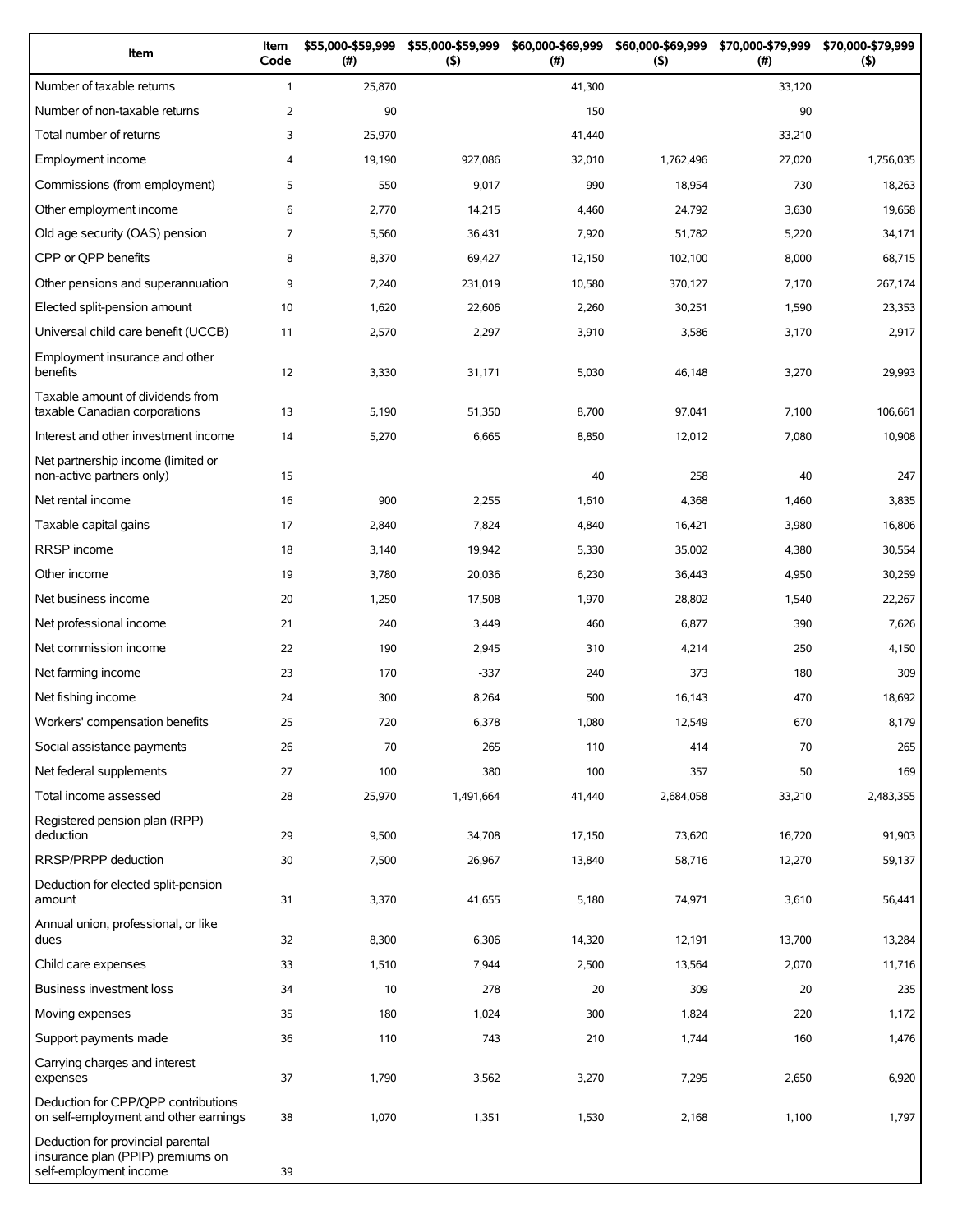| Item                                                                   | Item<br>Code | \$55,000-\$59,999<br>(# ) | \$55,000-\$59,999<br>$($ \$) | \$60,000-\$69,999<br>(#) | \$60,000-\$69,999<br>(5) | \$70,000-\$79,999<br>$(\#)$ | \$70,000-\$79,999<br>(5) |
|------------------------------------------------------------------------|--------------|---------------------------|------------------------------|--------------------------|--------------------------|-----------------------------|--------------------------|
| Exploration and development<br>expenses                                | 40           |                           |                              |                          |                          | 30                          | 37                       |
| Other employment expenses                                              | 41           | 1,450                     | 5,679                        | 2,530                    | 10,434                   | 2,110                       | 8,499                    |
| Clergy residence deduction                                             | 42           | 90                        | 1,165                        | 120                      | 1,678                    | 80                          | 1,059                    |
| Other deductions                                                       | 43           |                           |                              | 1,360                    | 2,054                    | 1,010                       | 1,760                    |
| Total deductions before adjustments                                    | 44           | 20,540                    | 132,367                      | 34,690                   | 260.688                  | 29,050                      | 255,460                  |
| Social benefits repayment                                              | 45           |                           |                              | 1,020                    | 722                      | 2,940                       | 3,908                    |
| Net income                                                             | 46           | 25,960                    | 1,359,353                    | 41,440                   | 2,422,732                | 33,210                      | 2,223,987                |
| Canadian Forces personnel and<br>police deduction                      | 47           | 20                        | 237                          | 100                      | 1,954                    | 90                          | 1,885                    |
| Security options deductions                                            | 48           | 80                        | 65                           | 220                      | 120                      | 240                         | 135                      |
| Other payments deduction                                               | 49           | 870                       | 7,023                        | 1,270                    | 13,320                   | 790                         | 8,612                    |
| Non-capital losses of other years                                      | 50           | 20                        | 217                          | 40                       | 575                      | 30                          | 360                      |
| Net capital losses of other years                                      | 51           | 540                       | 734                          | 960                      | 1,551                    | 810                         | 1,826                    |
| Capital gains deduction                                                | 52           | 30                        | 548                          | 70                       | 1,624                    | 70                          | 1,999                    |
| Northern residents deductions                                          | 53           | 30                        | 75                           | 40                       | 138                      | 50                          | 123                      |
| <b>Additional deductions</b>                                           | 54           | 150                       | 484                          | 190                      | 643                      | 160                         | 408                      |
| Farming/fishing losses of prior years                                  | 55           |                           |                              |                          |                          |                             |                          |
| Total deductions from net income                                       | 56           | 1,710                     | 9,450                        | 2,810                    | 20,013                   | 2,170                       | 15,515                   |
| Taxable income assessed                                                | 57           | 25,960                    | 1,349,924                    | 41,430                   | 2,402,724                | 33,210                      | 2,208,485                |
| Basic personal amount                                                  | 58           | 25,970                    | 297,740                      | 41,440                   | 475,224                  | 33,210                      | 381,019                  |
| Age amount                                                             | 59           | 5,660                     | 27,443                       | 8,130                    | 32,625                   | 5,390                       | 14,419                   |
| Spouse or common-law partner<br>amount                                 | 60           | 1,780                     | 13,238                       | 3,050                    | 22,553                   | 2,650                       | 19,996                   |
| Amount for an eligible dependant                                       | 61           | 780                       | 8,113                        | 1,140                    | 12,069                   | 990                         | 10,356                   |
| Family caregiver amount for children<br>under 18 years of age          | 62           | 190                       | 460                          | 350                      | 861                      | 310                         | 766                      |
| Amount for infirm dependants age 18<br>or older                        | 63           | 40                        | 229                          | 80                       | 416                      | 50                          | 247                      |
| CPP or OPP contributions through<br>employment                         | 64           | 18,460                    | 41,249                       | 30,970                   | 72,283                   | 26,240                      | 63,544                   |
| CPP or OPP contributions on<br>self-employment and other earnings      | 65           | 1,070                     | 1,351                        | 1,530                    | 2,168                    | 1,100                       | 1,797                    |
| Employment insurance premiums                                          | 66           | 18,420                    | 15,723                       | 30,810                   | 27,009                   | 26,030                      | 23,463                   |
| PPIP premiums paid                                                     | 67           |                           |                              |                          |                          |                             |                          |
| PPIP premiums payable on<br>employment income                          | 68           |                           |                              |                          |                          |                             |                          |
| PPIP premiums payable on<br>self-employment income                     | 69           |                           |                              |                          |                          |                             |                          |
| Volunteer firefighters' amount/search<br>and rescue volunteers' amount | 70           | 370                       | 1,107                        | 590                      | 1,764                    | 490                         | 1,455                    |
| Canada employment amount                                               | 71           | 20,080                    | 22,656                       | 33,380                   | 37,825                   | 27,920                      | 31,807                   |
| Public transit amount                                                  | 72           | 620                       | 419                          | 1,070                    | 707                      | 860                         | 564                      |
| Children's arts amount                                                 | 73           | 610                       | 179                          | 1,320                    | 378                      | 1,470                       | 438                      |
| Home accessibility expenses                                            | 74           | 30                        | 131                          | 50                       | 228                      | 20                          | 114                      |
| Home buyers' amount                                                    | 75           | 300                       | 1,334                        | 530                      | 2,453                    | 460                         | 2,132                    |
| Pension income amount                                                  | 76           | 8,050                     | 15,917                       | 11,830                   | 23,403                   | 7,960                       | 15,736                   |
| Caregiver amount                                                       | 77           | 280                       | 1,557                        | 430                      | 2,430                    | 340                         | 1,821                    |
| Disability amount                                                      | 78           | 1,020                     | 8,193                        | 1,520                    | 12,163                   | 950                         | 7,613                    |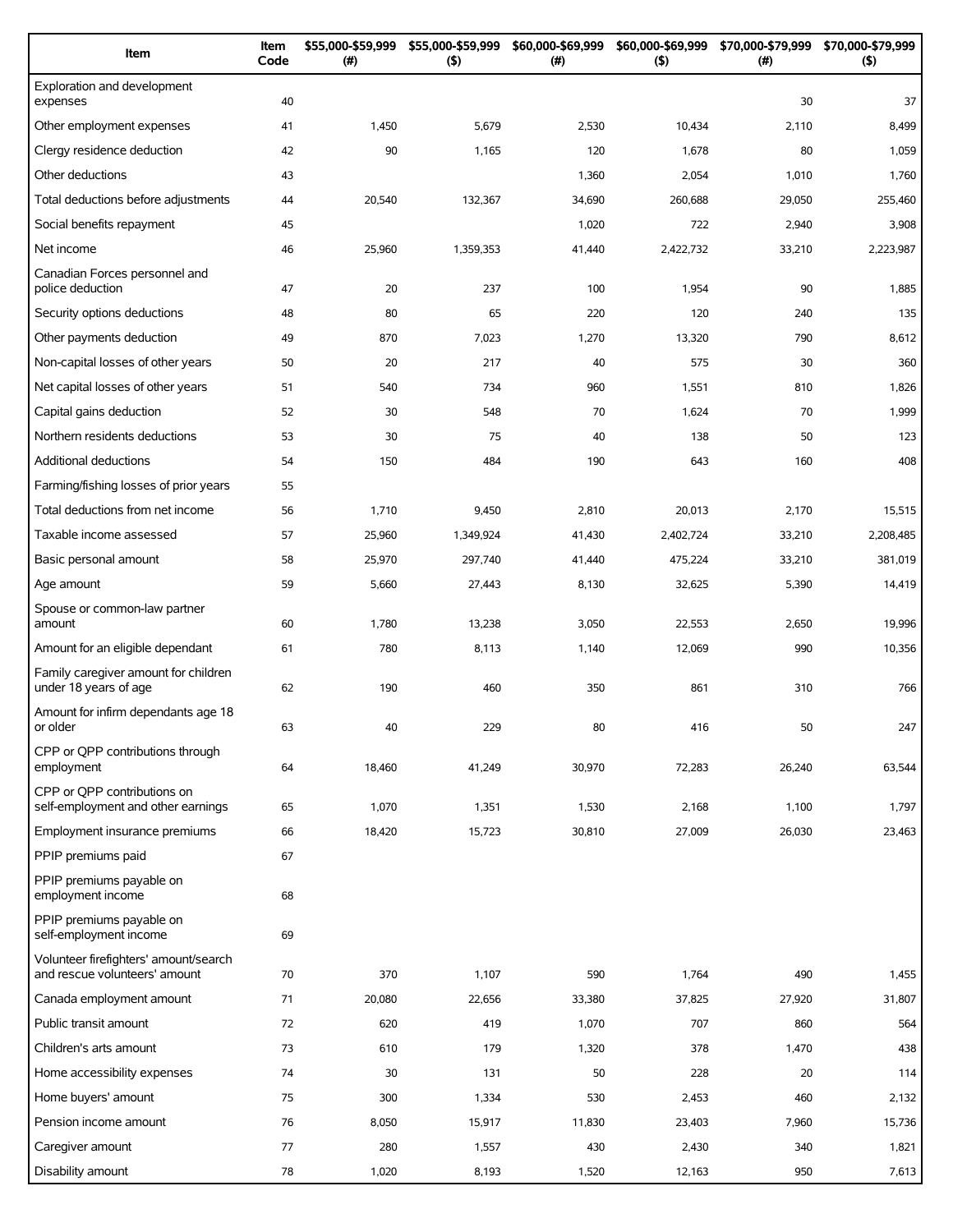| Item                                                                 | Item<br>Code | \$55,000-\$59,999<br>(#) | \$55,000-\$59,999<br>(5) | \$60,000-\$69,999<br>(#) | \$60,000-\$69,999<br>(5) | \$70,000-\$79,999<br>(#) | \$70,000-\$79,999<br>(5) |
|----------------------------------------------------------------------|--------------|--------------------------|--------------------------|--------------------------|--------------------------|--------------------------|--------------------------|
| Disability amount transferred from a<br>dependant                    | 79           | 510                      | 5,316                    | 870                      | 9,476                    | 720                      | 8,080                    |
| Interest paid on student loans                                       | 80           | 1,100                    | 799                      | 1,880                    | 1,384                    | 1,550                    | 1,250                    |
| Tuition, education, and textbook<br>amounts                          | 81           | 1,100                    | 9,639                    | 1,770                    | 15,304                   | 1,610                    | 15,189                   |
| Tuition, education, and textbook<br>amounts transferred from a child | 82           | 760                      | 3,905                    | 1,480                    | 7,451                    | 1,510                    | 7,974                    |
| Amounts transferred from spouse or<br>common-law partner             | 83           | 780                      | 4,533                    | 1,180                    | 6,589                    | 890                      | 4,978                    |
| Medical expenses                                                     | 84           | 5,600                    | 14,187                   | 7,210                    | 20,200                   | 4,520                    | 14,486                   |
| Total tax credits on personal amounts                                | 85           | 25,970                   | 74,313                   | 41,440                   | 118,049                  | 33,210                   | 94,388                   |
| Allowable charitable donations and<br>government gifts               | 86           | 8,010                    | 8,211                    | 13,480                   | 15,564                   | 11,310                   | 13,587                   |
| Eligible cultural and ecological gifts                               | 87           |                          |                          |                          |                          |                          |                          |
| Total tax credit on donations and gifts                              | 88           | 7,950                    | 2,222                    | 13,400                   | 4,244                    | 11,260                   | 3,709                    |
| Total federal non-refundable tax<br>credits                          | 89           | 25,970                   | 76,535                   | 41,440                   | 122,293                  | 33,210                   | 98,096                   |
| Federal dividend tax credit                                          | 90           | 5,190                    | 5,907                    | 8,720                    | 11,426                   | 7,110                    | 12,485                   |
| Minimum tax carryover                                                | 91           | 60                       | 188                      | 90                       | 272                      | 100                      | 300                      |
| Basic federal tax                                                    | 92           | 25,580                   | 130,794                  | 40,940                   | 256,905                  | 32,920                   | 259,919                  |
| Federal foreign tax credit                                           | 93           | 1,660                    | 308                      | 2,940                    | 606                      | 2,530                    | 645                      |
| Federal political contribution tax credit                            | 94           | 250                      | 37                       | 430                      | 66                       | 340                      | 57                       |
| Investment tax credit                                                | 95           | 70                       | 79                       | 110                      | 164                      | 110                      | 181                      |
| Labour-sponsored funds tax credit<br>(federally registered)          | 96           |                          |                          |                          |                          |                          |                          |
| Labour-sponsored funds tax credit<br>(provincially registered)       | 97           |                          |                          |                          |                          |                          |                          |
| Alternative minimum tax payable                                      | 98           |                          |                          |                          |                          | 40                       | 39                       |
| Net federal tax                                                      | 99           | 25,540                   | 130,375                  | 40,900                   | 256,077                  | 32,900                   | 259,044                  |
| CPP contributions on<br>self-employment                              | 100          | 1,070                    | 2,702                    | 1,530                    | 4,335                    | 1,100                    | 3,594                    |
| Social Benefits repayment                                            | 101          |                          |                          | 1,020                    | 722                      | 2,940                    | 3,908                    |
| Working income tax benefit (WITB)                                    | 102          |                          |                          |                          |                          |                          |                          |
| Children's fitness tax credit                                        | 103          | 1,830                    | 147                      | 3,560                    | 302                      | 3,800                    | 322                      |
| Eligible educator school supply tax<br>credit                        | 104          | 70                       | 5                        | 180                      | 11                       | 270                      | 20                       |
| Net provincial or territorial tax                                    | 105          | 25,830                   | 119,152                  | 41,240                   | 227,108                  | 33,070                   | 225,638                  |
| Total tax payable                                                    | 106          | 25,870                   | 252,234                  | 41,300                   | 488,247                  | 33,120                   | 492,186                  |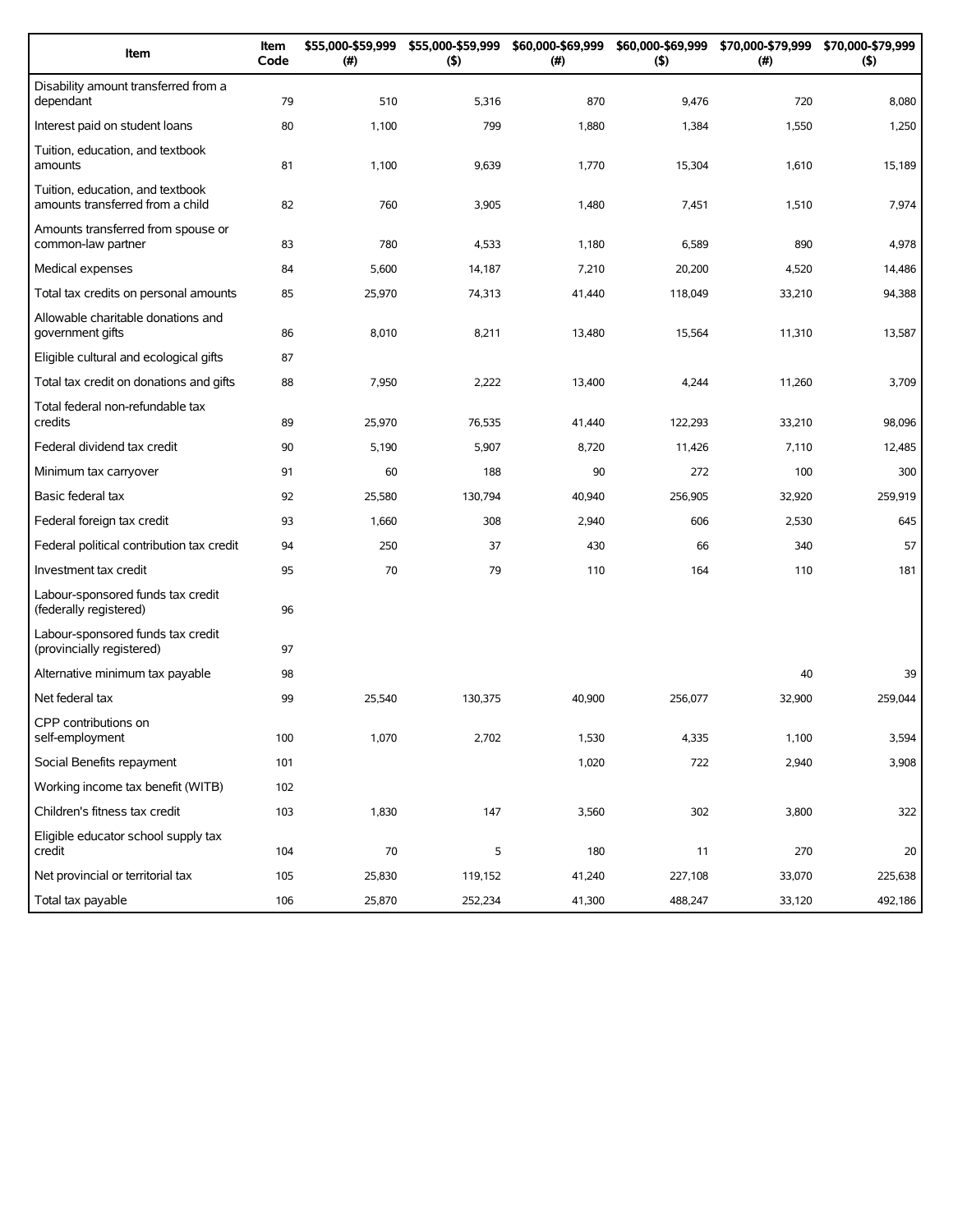| Item                                                                            | Item<br>Code   | \$80,000-\$89,999<br>$(\#)$ | \$80,000-\$89,999<br>$($ \$) | \$90,000-\$99,999<br>(# ) | \$90,000-\$99,999<br>$($ \$) | \$100,000-\$149,999<br>(#) | \$100,000-\$149,999<br>$($ \$) |
|---------------------------------------------------------------------------------|----------------|-----------------------------|------------------------------|---------------------------|------------------------------|----------------------------|--------------------------------|
| Number of taxable returns                                                       | $\mathbf{1}$   | 25,440                      |                              | 15,750                    |                              | 29,400                     |                                |
| Number of non-taxable returns                                                   | $\overline{2}$ | 50                          |                              | 20                        |                              | 70                         |                                |
| Total number of returns                                                         | 3              | 25,490                      |                              | 15,770                    |                              | 29,470                     |                                |
| Employment income                                                               | $\overline{4}$ | 21,990                      | 1,649,497                    | 13,260                    | 1,077,335                    | 24,270                     | 2,344,593                      |
| Commissions (from employment)                                                   | 5              | 520                         | 15,637                       | 420                       | 15,000                       | 1,060                      | 50,702                         |
| Other employment income                                                         | 6              | 2,720                       | 11,071                       | 1,910                     | 7,527                        | 3,990                      | 23,622                         |
| Old age security (OAS) pension                                                  | 7              | 2,770                       | 17,966                       | 1,960                     | 12,723                       | 3,540                      | 23,103                         |
| CPP or QPP benefits                                                             | 8              | 4,590                       | 39,117                       | 3,240                     | 28,012                       | 5,900                      | 51,206                         |
| Other pensions and<br>superannuation                                            | 9              | 4,120                       | 168,452                      | 2,980                     | 125,420                      | 5,910                      | 265,365                        |
| Elected split-pension amount                                                    | 10             | 930                         | 10,922                       | 760                       | 10,472                       | 1,030                      | 12,149                         |
| Universal child care benefit<br>(UCCB)                                          | 11             | 2,510                       | 2,268                        | 1,090                     | 965                          | 1,620                      | 1,461                          |
| Employment insurance and other<br>benefits                                      | 12             | 2,060                       | 19,390                       | 1,380                     | 13,302                       | 2,570                      | 23,904                         |
| Taxable amount of dividends from<br>taxable Canadian corporations               | 13             | 5,530                       | 94,968                       | 4,230                     | 87,454                       | 10,330                     | 329,710                        |
| Interest and other investment<br>income                                         | 14             | 5,280                       | 8,039                        | 3,760                     | 7,635                        | 8,330                      | 22,757                         |
| Net partnership income (limited or<br>non-active partners only)                 | 15             | 40                          | 85                           |                           |                              | 120                        | 749                            |
| Net rental income                                                               | 16             | 1,250                       | 3,277                        | 950                       | 3,001                        | 2,080                      | 9,931                          |
| Taxable capital gains                                                           | 17             | 2,970                       | 12,803                       | 2,210                     | 10,262                       | 5,250                      | 40,528                         |
| RRSP income                                                                     | 18             | 3,310                       | 23,449                       | 2,290                     | 21,168                       | 3,990                      | 50,485                         |
| Other income                                                                    | 19             | 3,730                       | 27,744                       | 2,780                     | 25,844                       | 6,590                      | 86,159                         |
| Net business income                                                             | 20             | 1,150                       | 17,182                       | 770                       | 14,055                       | 1,560                      | 38,650                         |
| Net professional income                                                         | 21             | 360                         | 6,765                        | 330                       | 8,418                        | 790                        | 34,769                         |
| Net commission income                                                           | 22             | 200                         | 4,108                        | 150                       | 3,860                        | 280                        | 11,491                         |
| Net farming income                                                              | 23             | 110                         | $-58$                        | 70                        | 323                          | 190                        | 595                            |
| Net fishing income                                                              | 24             | 340                         | 16,144                       | 290                       | 14,950                       | 760                        | 55,592                         |
| Workers' compensation benefits                                                  | 25             |                             |                              | 270                       | 3,156                        | 390                        | 7,798                          |
| Social assistance payments                                                      | 26             | 50                          | 207                          | 30                        | 109                          | 50                         | 214                            |
| Net federal supplements                                                         | 27             | 30                          | 75                           | 30                        | 110                          | 50                         | 157                            |
| Total income assessed                                                           | 28             | 25,490                      | 2,155,591                    | 15,770                    | 1,492,596                    | 29,470                     | 3,488,366                      |
| Registered pension plan (RPP)<br>deduction                                      | 29             | 14,790                      | 98,034                       | 8,190                     | 56,382                       | 13,050                     | 97,505                         |
| RRSP/PRPP deduction                                                             | 30             | 10,610                      | 60,177                       | 6,980                     | 47,985                       | 15,220                     | 165,501                        |
| Deduction for elected<br>split-pension amount                                   | 31             | 2,280                       | 39,098                       | 1,590                     | 28,786                       | 3,420                      | 68,171                         |
| Annual union, professional, or like<br>dues                                     | 32             | 12,370                      | 12,455                       | 6,430                     | 6,568                        | 9,730                      | 11,022                         |
| Child care expenses                                                             | 33             | 1,670                       | 8,922                        | 770                       | 4,353                        | 1,120                      | 6,391                          |
| Business investment loss                                                        | 34             | 10                          | 310                          | 10                        | 204                          | 20                         | 1,304                          |
| Moving expenses                                                                 | 35             | 170                         | 1,471                        | 100                       | 805                          | 210                        | 2,091                          |
| Support payments made                                                           | 36             | 170                         | 1,682                        | 140                       | 1,458                        | 390                        | 5,409                          |
| Carrying charges and interest<br>expenses                                       | 37             | 2,040                       | 5,717                        | 1,660                     | 5,161                        | 4,050                      | 15,546                         |
| Deduction for CPP/QPP<br>contributions on self-employment<br>and other earnings | 38             | 740                         | 1,313                        | 580                       | 1,072                        | 1,480                      | 2,863                          |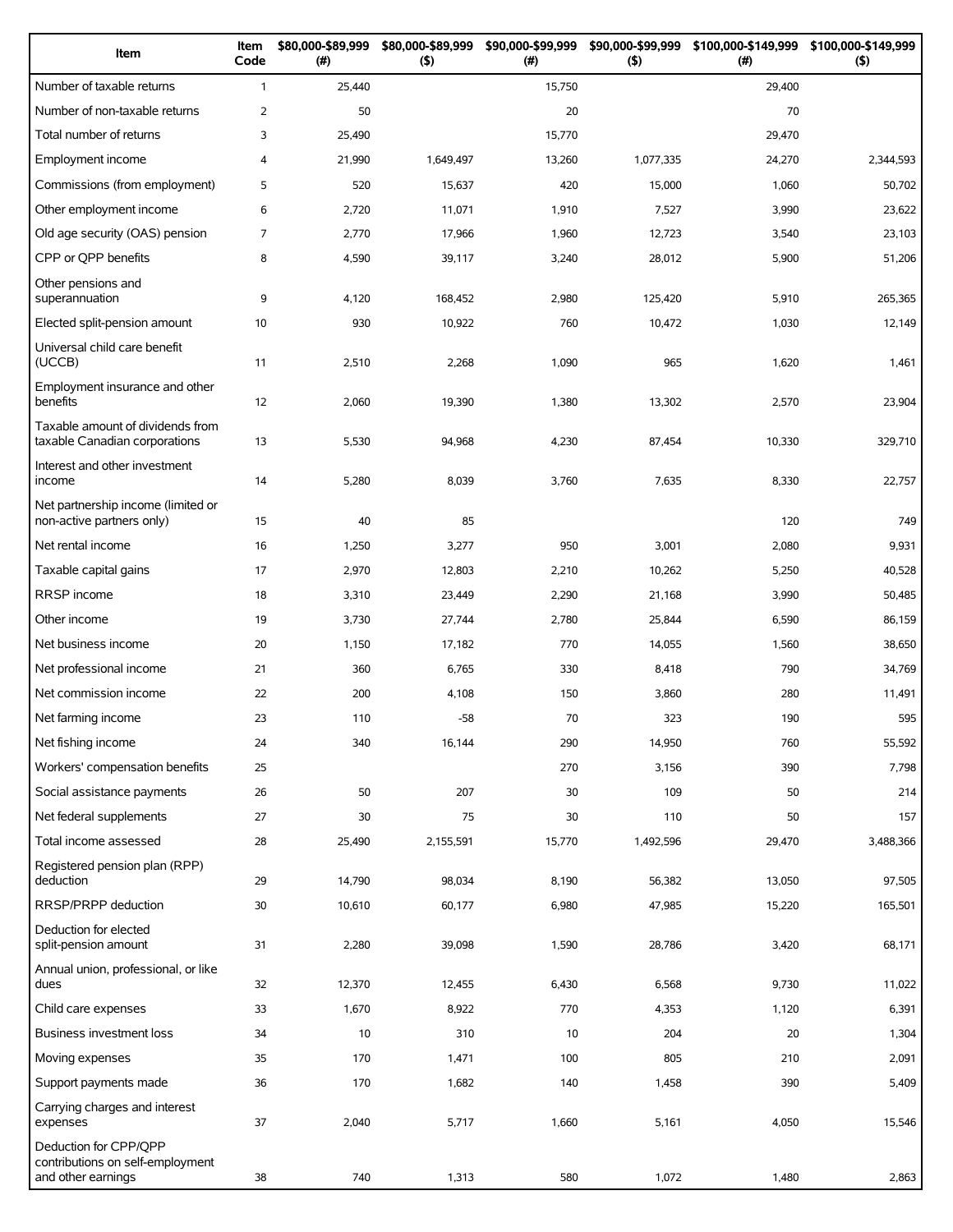| Item                                                                                             | Item<br>Code | \$80,000-\$89,999<br>(# ) | \$80,000-\$89,999<br>(5) | \$90,000-\$99,999<br>(#) | \$90,000-\$99,999<br>(5) | \$100,000-\$149,999 \$100,000-\$149,999<br>(#) | (5)       |
|--------------------------------------------------------------------------------------------------|--------------|---------------------------|--------------------------|--------------------------|--------------------------|------------------------------------------------|-----------|
| Deduction for provincial parental<br>insurance plan (PPIP) premiums<br>on self-employment income | 39           |                           |                          |                          |                          |                                                |           |
| Exploration and development<br>expenses                                                          | 40           | 40                        | 122                      | 20                       | 63                       | 110                                            | 494       |
| Other employment expenses                                                                        | 41           | 1,620                     | 6,632                    | 1,120                    | 4,966                    | 2,480                                          | 12,367    |
| Clergy residence deduction                                                                       | 42           | 60                        | 866                      | 30                       | 401                      | 50                                             | 835       |
| Other deductions                                                                                 | 43           | 710                       | 1,433                    | 500                      | 1,957                    | 920                                            | 5,285     |
| Total deductions before<br>adjustments                                                           | 44           | 23,260                    | 238,252                  | 14,240                   | 160,168                  | 26,550                                         | 394,797   |
| Social benefits repayment                                                                        | 45           | 2,790                     | 5,689                    | 2,330                    | 6,047                    | 4,920                                          | 19,230    |
| Net income                                                                                       | 46           | 25,490                    | 1,911,910                | 15,770                   | 1,326,445                | 29,460                                         | 3,074,758 |
| Canadian Forces personnel and<br>police deduction                                                | 47           | 50                        | 940                      | 20                       | 439                      | 50                                             | 1,373     |
| Security options deductions                                                                      | 48           | 170                       | 168                      | 80                       | 141                      | 140                                            | 446       |
| Other payments deduction                                                                         | 49           | 520                       | 5,400                    | 320                      | 3,372                    | 480                                            | 8,136     |
| Non-capital losses of other years                                                                | 50           | 10                        | 289                      | 10                       | 211                      | 30                                             | 668       |
| Net capital losses of other years                                                                | 51           | 640                       | 1,257                    | 510                      | 1,045                    | 1,320                                          | 4,245     |
| Capital gains deduction                                                                          | 52           | 60                        | 2,022                    | 40                       | 1,539                    | 150                                            | 5,694     |
| Northern residents deductions                                                                    | 53           | 40                        | 147                      | 40                       | 138                      | 120                                            | 369       |
| Additional deductions                                                                            | 54           | 110                       | 485                      | 90                       | 441                      | 220                                            | 1,711     |
| Farming/fishing losses of prior<br>years                                                         | 55           |                           |                          |                          |                          | 10                                             | 69        |
| Total deductions from net income                                                                 | 56           | 1,540                     | 10,712                   | 1,090                    | 7,405                    | 2,400                                          | 22,712    |
| Taxable income assessed                                                                          | 57           | 25,480                    | 1,901,228                | 15,770                   | 1,319,053                | 29,450                                         | 3,052,113 |
| Basic personal amount                                                                            | 58           | 25,490                    | 292,434                  | 15,770                   | 180,904                  | 29,470                                         | 337,920   |
| Age amount                                                                                       | 59           | 2,510                     | 5,063                    | 1,040                    | 2,141                    | 900                                            | 1,810     |
| Spouse or common-law partner                                                                     |              |                           |                          |                          |                          |                                                |           |
| amount                                                                                           | 60           | 2,050                     | 15,751                   | 1,450                    | 11,315                   | 3,080                                          | 24,252    |
| Amount for an eligible dependant                                                                 | 61           | 880                       | 9,253                    | 440                      | 4,443                    | 650                                            | 6,732     |
| Family caregiver amount for<br>children under 18 years of age                                    | 62           | 250                       | 621                      | 180                      | 445                      | 330                                            | 812       |
| Amount for infirm dependants age<br>18 or older                                                  | 63           | 40                        | 202                      | 30                       | 177                      | 60                                             | 327       |
| CPP or OPP contributions<br>through employment                                                   | 64           | 21,560                    | 53,647                   | 12,910                   | 32,376                   | 23,610                                         | 59,885    |
| CPP or QPP contributions on<br>self-employment and other<br>earnings                             | 65           | 740                       | 1,313                    | 580                      | 1,072                    | 1,480                                          | 2,863     |
| Employment insurance premiums                                                                    | 66           | 21,270                    | 19,545                   | 12,710                   | 11,673                   | 22,560                                         | 20,758    |
| PPIP premiums paid                                                                               | 67           |                           |                          |                          |                          |                                                |           |
| PPIP premiums payable on<br>employment income                                                    | 68           |                           |                          |                          |                          |                                                |           |
| PPIP premiums payable on<br>self-employment income                                               | 69           |                           |                          |                          |                          |                                                |           |
| Volunteer firefighters'<br>amount/search and rescue<br>volunteers' amount                        | 70           | 270                       | 810                      | 210                      | 633                      | 270                                            | 804       |
| Canada employment amount                                                                         | 71           | 22,470                    | 25,764                   | 13,620                   | 15,569                   | 24,960                                         | 28,539    |
| Public transit amount                                                                            | 72           | 670                       | 453                      | 400                      | 259                      | 650                                            | 433       |
| Children's arts amount                                                                           | 73           | 1,560                     | 479                      | 990                      | 310                      | 2,070                                          | 692       |
| Home accessibility expenses                                                                      | 74           | 20                        | 95                       | 20                       | 102                      | 30                                             | 127       |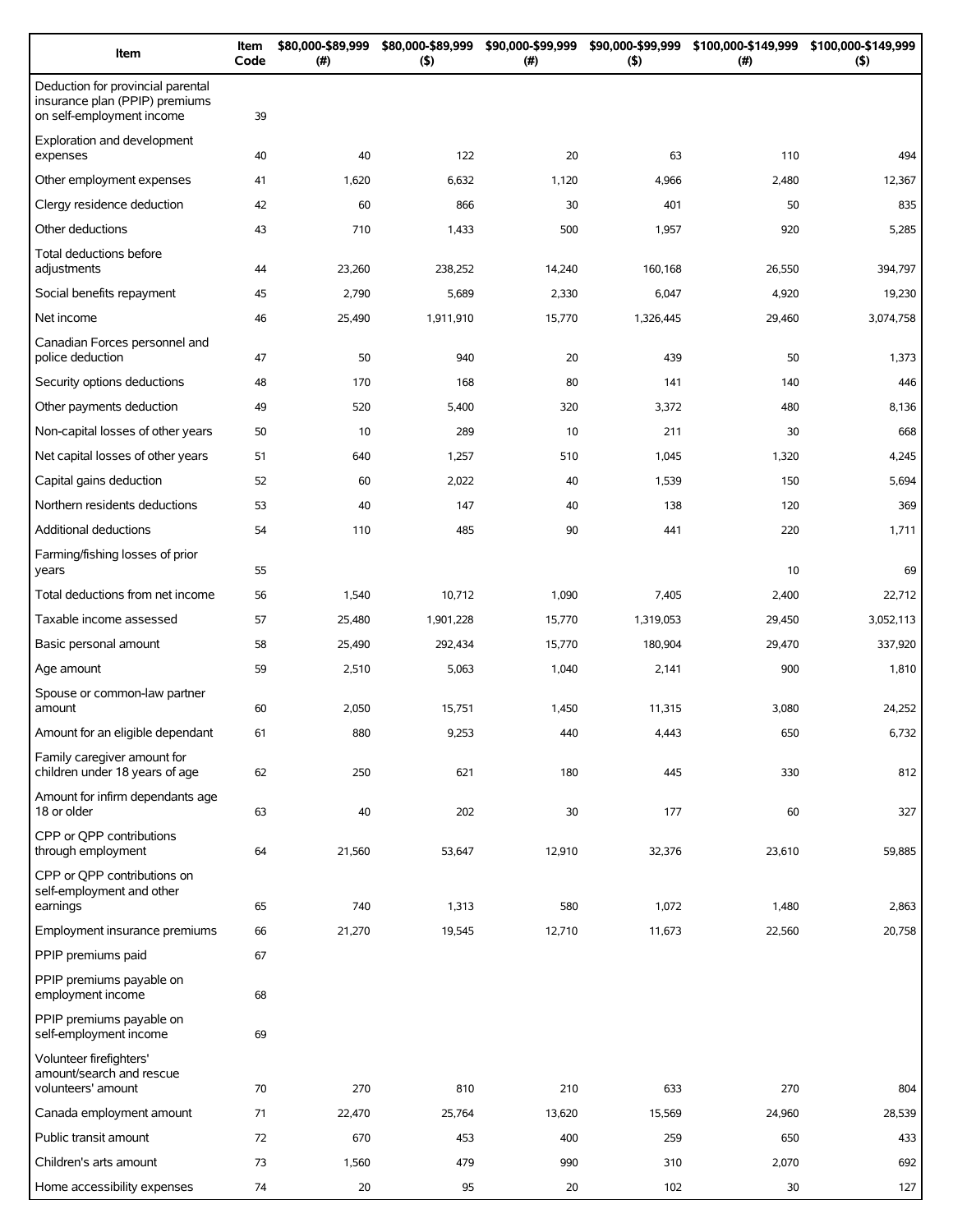| Item                                                                 | Item<br>Code | \$80,000-\$89,999<br>(# ) | \$80,000-\$89,999<br>(5) | \$90,000-\$99,999<br>(#) | \$90,000-\$99,999<br>(5) | \$100,000-\$149,999<br>(#) | \$100,000-\$149,999<br>$($ \$) |
|----------------------------------------------------------------------|--------------|---------------------------|--------------------------|--------------------------|--------------------------|----------------------------|--------------------------------|
| Home buyers' amount                                                  | 75           | 290                       | 1,329                    | 150                      | 737                      | 240                        | 1,105                          |
| Pension income amount                                                | 76           | 4,760                     | 9,403                    | 3,460                    | 6,832                    | 6,690                      | 13,138                         |
| Caregiver amount                                                     | 77           | 290                       | 1,684                    | 180                      | 988                      | 340                        | 2,026                          |
| Disability amount                                                    | 78           | 550                       | 4,376                    | 370                      | 2,936                    | 590                        | 4,712                          |
| Disability amount transferred from<br>a dependant                    | 79           | 580                       | 6,499                    | 380                      | 4,377                    | 740                        | 8,237                          |
| Interest paid on student loans                                       | 80           | 930                       | 639                      | 390                      | 263                      | 470                        | 332                            |
| Tuition, education, and textbook<br>amounts                          | 81           | 1,130                     | 6,553                    | 590                      | 3,619                    | 850                        | 5,517                          |
| Tuition, education, and textbook<br>amounts transferred from a child | 82           | 1,640                     | 8,783                    | 1,160                    | 6,444                    | 2,640                      | 14,731                         |
| Amounts transferred from spouse<br>or common-law partner             | 83           | 590                       | 3,247                    | 400                      | 2,230                    | 760                        | 4,044                          |
| Medical expenses                                                     | 84           | 2,660                     | 8,374                    | 1,620                    | 6,132                    | 3,270                      | 14,139                         |
| Total tax credits on personal<br>amounts                             | 85           | 25,490                    | 71,453                   | 15,770                   | 44,398                   | 29,470                     | 83,092                         |
| Allowable charitable donations and<br>government gifts               | 86           | 9,350                     | 11,291                   | 6,370                    | 8,376                    | 13,390                     | 22,413                         |
| Eligible cultural and ecological<br>gifts                            | 87           |                           |                          |                          |                          |                            |                                |
| Total tax credit on donations and<br>qifts                           | 88           | 9,320                     | 3,086                    | 6,360                    | 2,301                    | 13,350                     | 6,206                          |
| Total federal non-refundable tax<br>credits                          | 89           | 25,490                    | 74,539                   | 15,770                   | 46,699                   | 29,470                     | 89,298                         |
| Federal dividend tax credit                                          | 90           | 5,550                     | 11,025                   | 4,240                    | 10,189                   | 10,350                     | 38,318                         |
| Minimum tax carryover                                                | 91           | 70                        | 183                      | 60                       | 170                      | 180                        | 560                            |
| Basic federal tax                                                    | 92           | 25,350                    | 241,070                  | 15,680                   | 175,061                  | 29,310                     | 450,164                        |
| Federal foreign tax credit                                           | 93           | 1,860                     | 585                      | 1,420                    | 617                      | 3,440                      | 2,846                          |
| Federal political contribution tax<br>credit                         | 94           | 280                       | 46                       | 240                      | 42                       | 550                        | 111                            |
| Investment tax credit                                                | 95           | 90                        | 106                      | 70                       | 135                      | 250                        | 412                            |
| Labour-sponsored funds tax credit<br>(federally registered)          | 96           |                           |                          |                          |                          |                            |                                |
| Labour-sponsored funds tax credit<br>(provincially registered)       | 97           |                           |                          |                          |                          |                            |                                |
| Alternative minimum tax payable                                      | 98           | 70                        | 58                       | 70                       | 51                       | 270                        | 309                            |
| Net federal tax                                                      | 99           | 25,340                    | 240,345                  | 15,670                   | 174,289                  | 29,260                     | 446,823                        |
| CPP contributions on<br>self-employment                              | 100          | 740                       | 2,626                    | 580                      | 2,145                    | 1,480                      | 5,726                          |
| Social Benefits repayment                                            | 101          | 2,790                     | 5,689                    | 2,330                    | 6,047                    | 4,920                      | 19,230                         |
| Working income tax benefit<br>(WITB)                                 | 102          |                           |                          |                          |                          |                            |                                |
| Children's fitness tax credit                                        | 103          | 3,890                     | 361                      | 2,390                    | 230                      | 4,720                      | 481                            |
| Eligible educator school supply tax<br>credit                        | 104          | 360                       | 25                       | 100                      | 8                        | 50                         | 4                              |
| Net provincial or territorial tax                                    | 105          | 25,390                    | 206,585                  | 15,710                   | 149,599                  | 29,310                     | 369,897                        |
| Total tax payable                                                    | 106          | 25,440                    | 455,246                  | 15,750                   | 332,085                  | 29,400                     | 841,678                        |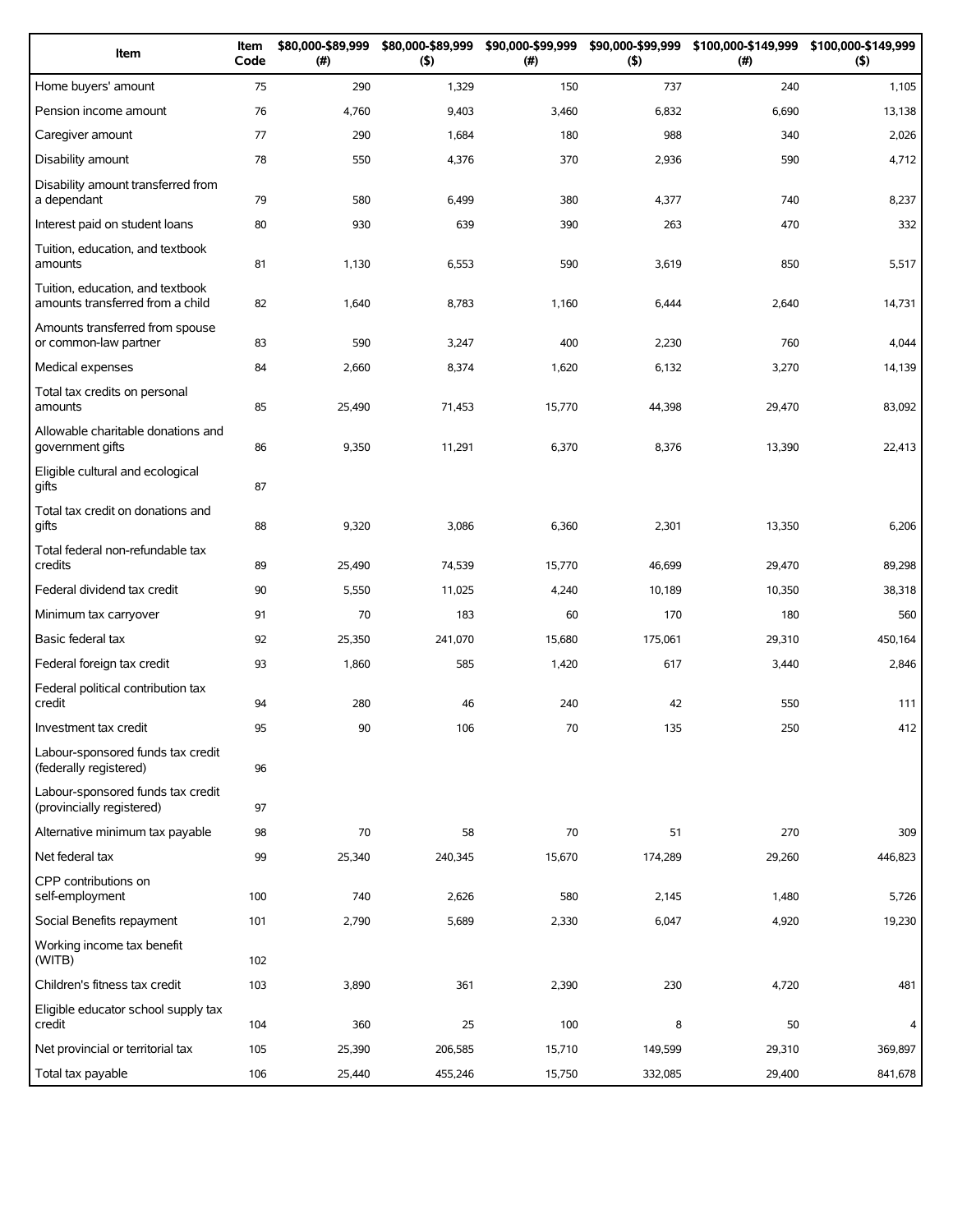| Item                                                                      | Item<br>Code   | \$150,000-\$249,999 \$150,000-\$249,999<br>(# ) | (5)       | \$250,000<br>and<br>over (#) | \$250,000<br>and<br>over $($ \$) |
|---------------------------------------------------------------------------|----------------|-------------------------------------------------|-----------|------------------------------|----------------------------------|
| Number of taxable returns                                                 | $\mathbf{1}$   | 10,380                                          |           | 3,850                        |                                  |
| Number of non-taxable returns                                             | $\overline{2}$ | 20                                              |           | 10                           |                                  |
| Total number of returns                                                   | 3              | 10,400                                          |           | 3,860                        |                                  |
| Employment income                                                         | 4              | 7,910                                           | 1,035,651 | 2,600                        | 653,289                          |
| Commissions (from employment)                                             | 5              | 490                                             | 41,579    | 270                          | 79,145                           |
| Other employment income                                                   | 6              | 1,570                                           | 32,030    | 600                          | 56,092                           |
| Old age security (OAS) pension                                            | $\overline{7}$ | 1,500                                           | 9,866     | 770                          | 4,942                            |
| CPP or OPP benefits                                                       | 8              | 2,390                                           | 21,100    | 1,140                        | 10,360                           |
| Other pensions and superannuation                                         | 9              | 2,280                                           | 119,127   | 880                          | 74,292                           |
| Elected split-pension amount                                              | 10             | 390                                             | 5,043     | 100                          | 478                              |
| Universal child care benefit (UCCB)                                       | 11             | 510                                             | 531       | 100                          | 97                               |
| Employment insurance and other benefits                                   | 12             | 640                                             | 5,977     | 150                          | 1,665                            |
| Taxable amount of dividends from taxable Canadian corporations            | 13             | 5,470                                           | 318,273   | 2,600                        | 332,430                          |
| Interest and other investment income                                      | 14             | 4,100                                           | 19,728    | 2,290                        | 33,884                           |
| Net partnership income (limited or non-active partners only)              | 15             | 90                                              | 1,041     | 100                          | 801                              |
| Net rental income                                                         | 16             | 950                                             | 8,161     | 360                          | 12,500                           |
| Taxable capital gains                                                     | 17             | 2,810                                           | 48,197    | 1,700                        | 160,355                          |
| RRSP income                                                               | 18             | 1,250                                           | 30,553    | 410                          | 41,599                           |
| Other income                                                              | 19             | 3,280                                           | 83,228    | 1,630                        | 103,028                          |
| Net business income                                                       | 20             | 560                                             | 23,418    | 190                          | 17,733                           |
| Net professional income                                                   | 21             | 600                                             | 55,914    | 310                          | 69,048                           |
| Net commission income                                                     | 22             | 120                                             | 9,148     | 30                           | 6,457                            |
| Net farming income                                                        | 23             | 90                                              | 1,667     | 50                           | 6,872                            |
| Net fishing income                                                        | 24             | 310                                             | 39,086    | 150                          | 47,842                           |
| Workers' compensation benefits                                            | 25             |                                                 |           |                              |                                  |
| Social assistance payments                                                | 26             |                                                 |           |                              |                                  |
| Net federal supplements                                                   | 27             | 30                                              | 98        | 20                           | 52                               |
| Total income assessed                                                     | 28             | 10,400                                          | 1,913,273 | 3,860                        | 1,715,071                        |
| Registered pension plan (RPP) deduction                                   | 29             | 2,940                                           | 25,014    | 810                          | 8,386                            |
| RRSP/PRPP deduction                                                       | 30             | 6,000                                           | 122,206   | 2,100                        | 85,125                           |
| Deduction for elected split-pension amount                                | 31             | 1,230                                           | 28,208    | 400                          | 10,431                           |
| Annual union, professional, or like dues                                  | 32             | 2,290                                           | 3,054     | 410                          | 422                              |
| Child care expenses                                                       | 33             | 380                                             | 2,515     | 100                          | 678                              |
| Business investment loss                                                  | 34             | 20                                              | 739       | 10                           | 530                              |
| Moving expenses                                                           | 35             | 70                                              | 1,125     | 30                           | 799                              |
| Support payments made                                                     | 36             | 200                                             | 5,160     | 120                          | 5,580                            |
| Carrying charges and interest expenses                                    | 37             | 2,490                                           | 12,461    | 1,530                        | 17,381                           |
| Deduction for CPP/QPP contributions on self-employment and other earnings | 38             | 770                                             | 1,632     | 370                          | 848                              |
| Deduction for provincial parental insurance plan (PPIP) premiums on       |                |                                                 |           |                              |                                  |
| self-employment income                                                    | 39             |                                                 |           |                              |                                  |
| Exploration and development expenses                                      | 40             | 120                                             | 537       | 120                          | 2,503                            |
| Other employment expenses                                                 | 41             | 1,000                                           | 7,227     | 400                          | 6,735                            |
| Clergy residence deduction                                                | 42             |                                                 |           |                              |                                  |
| Other deductions                                                          | 43             | 350                                             | 7,621     |                              |                                  |
| Total deductions before adjustments                                       | 44             | 9,170                                           | 217,596   | 3,390                        | 161,308                          |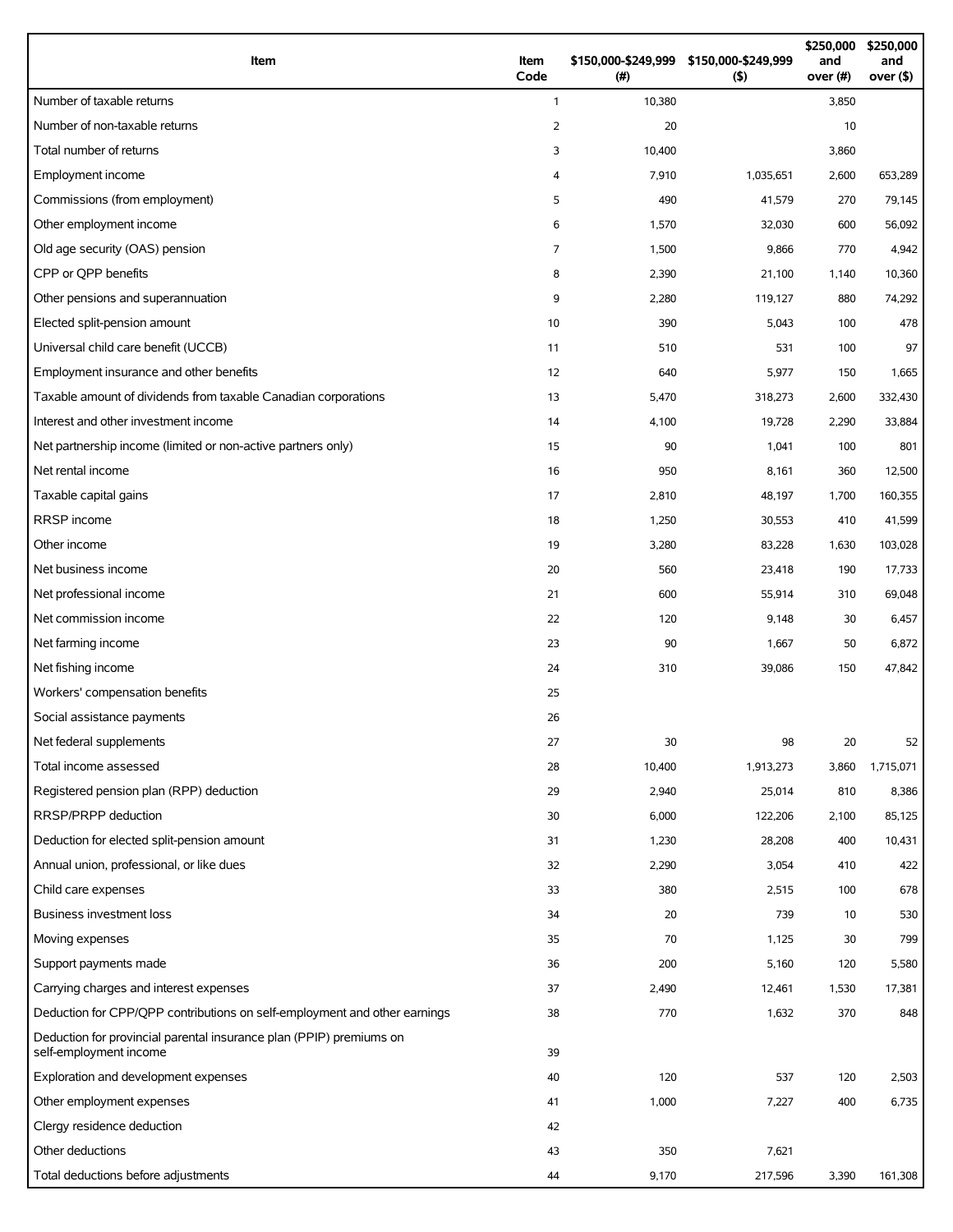| Item                                                                | <b>Item Code</b> | (#)    | \$150,000-\$249,999 \$150,000-\$249,999<br>(5) | \$250,000<br>and<br>over (#) | \$250,000<br>and<br>over (\$) |
|---------------------------------------------------------------------|------------------|--------|------------------------------------------------|------------------------------|-------------------------------|
| Social benefits repayment                                           | 45               | 1,880  | 10,665                                         | 810                          | 4,886                         |
| Net income                                                          | 46               | 10,400 | 1,685,114                                      | 3,860                        | 1,548,877                     |
| Canadian Forces personnel and police deduction                      | 47               |        |                                                |                              |                               |
| Security options deductions                                         | 48               | 80     | 1,634                                          | 90                           | 12,253                        |
| Other payments deduction                                            | 49               |        |                                                |                              |                               |
| Non-capital losses of other years                                   | 50               |        |                                                |                              |                               |
| Net capital losses of other years                                   | 51               | 830    | 3,561                                          | 540                          | 4,403                         |
| Capital gains deduction                                             | 52               | 200    | 19,760                                         | 330                          | 95,334                        |
| Northern residents deductions                                       | 53               | 50     | 222                                            |                              |                               |
| Additional deductions                                               | 54               | 90     | 2,251                                          | 30                           | 1,328                         |
| Farming/fishing losses of prior years                               | 55               |        |                                                |                              |                               |
| Total deductions from net income                                    | 56               | 1,310  | 30,523                                         | 970                          | 116,456                       |
| Taxable income assessed                                             | 57               | 10,400 | 1,654,610                                      | 3,850                        | 1,432,420                     |
| Basic personal amount                                               | 58               | 10,400 | 119,275                                        | 3,860                        | 44,133                        |
| Age amount                                                          | 59               | 80     | 365                                            | 70                           | 281                           |
| Spouse or common-law partner amount                                 | 60               | 1,190  | 9,991                                          | 490                          | 4,267                         |
| Amount for an eligible dependant                                    | 61               | 190    | 1,983                                          | 60                           | 653                           |
| Family caregiver amount for children under 18 years of age          | 62               | 90     | 208                                            | 30                           | 72                            |
| Amount for infirm dependants age 18 or older                        | 63               | 20     | 83                                             |                              |                               |
| CPP or QPP contributions through employment                         | 64               | 7,500  | 19,162                                         | 2,330                        | 6,086                         |
| CPP or QPP contributions on self-employment and other earnings      | 65               | 770    | 1,632                                          | 370                          | 848                           |
| Employment insurance premiums                                       | 66               | 6,420  | 5,841                                          | 1,740                        | 1,557                         |
| PPIP premiums paid                                                  | 67               |        |                                                |                              |                               |
| PPIP premiums payable on employment income                          | 68               |        |                                                |                              |                               |
| PPIP premiums payable on self-employment income                     | 69               |        |                                                |                              |                               |
| Volunteer firefighters' amount/search and rescue volunteers' amount | 70               | 80     | 231                                            | 10                           | 30                            |
| Canada employment amount                                            | 71               | 8,210  | 9,380                                          | 2,790                        | 3,171                         |
| Public transit amount                                               | 72               | 110    | 73                                             | 30                           | 14                            |
| Children's arts amount                                              | 73               | 800    | 277                                            | 280                          | 102                           |
| Home accessibility expenses                                         | 74               |        |                                                |                              |                               |
| Home buyers' amount                                                 | 75               | 40     | 202                                            |                              |                               |
| Pension income amount                                               | 76               | 2,530  | 4,962                                          | 950                          | 1,841                         |
| Caregiver amount                                                    | 77               | 100    | 570                                            | 30                           | 179                           |
| Disability amount                                                   | 78               | 190    | 1,496                                          | 90                           | 696                           |
| Disability amount transferred from a dependant                      | 79               | 200    | 2,152                                          | 70                           | 658                           |
| Interest paid on student loans                                      | 80               | 110    | 80                                             | 10                           | 7                             |
| Tuition, education, and textbook amounts                            | 81               | 260    | 2,364                                          | 60                           | 496                           |
| Tuition, education, and textbook amounts transferred from a child   | 82               | 1,050  | 6,134                                          | 420                          | 2,489                         |
| Amounts transferred from spouse or common-law partner               | 83               | 290    | 1,501                                          | 100                          | 519                           |
| Medical expenses                                                    | 84               | 1,510  | 7,715                                          | 750                          | 7,658                         |
| Total tax credits on personal amounts                               | 85               | 10,400 | 29,363                                         | 3,860                        | 11,377                        |
| Allowable charitable donations and government gifts                 | 86               | 5,520  | 18,510                                         | 2,510                        | 44,201                        |
| Eligible cultural and ecological gifts                              | 87               |        |                                                |                              |                               |
| Total tax credit on donations and gifts                             | 88               | 5,520  | 5,307                                          | 2,510                        | 14,225                        |
| Total federal non-refundable tax credits                            | 89               | 10,400 | 34,670                                         | 3,860                        | 25,602                        |